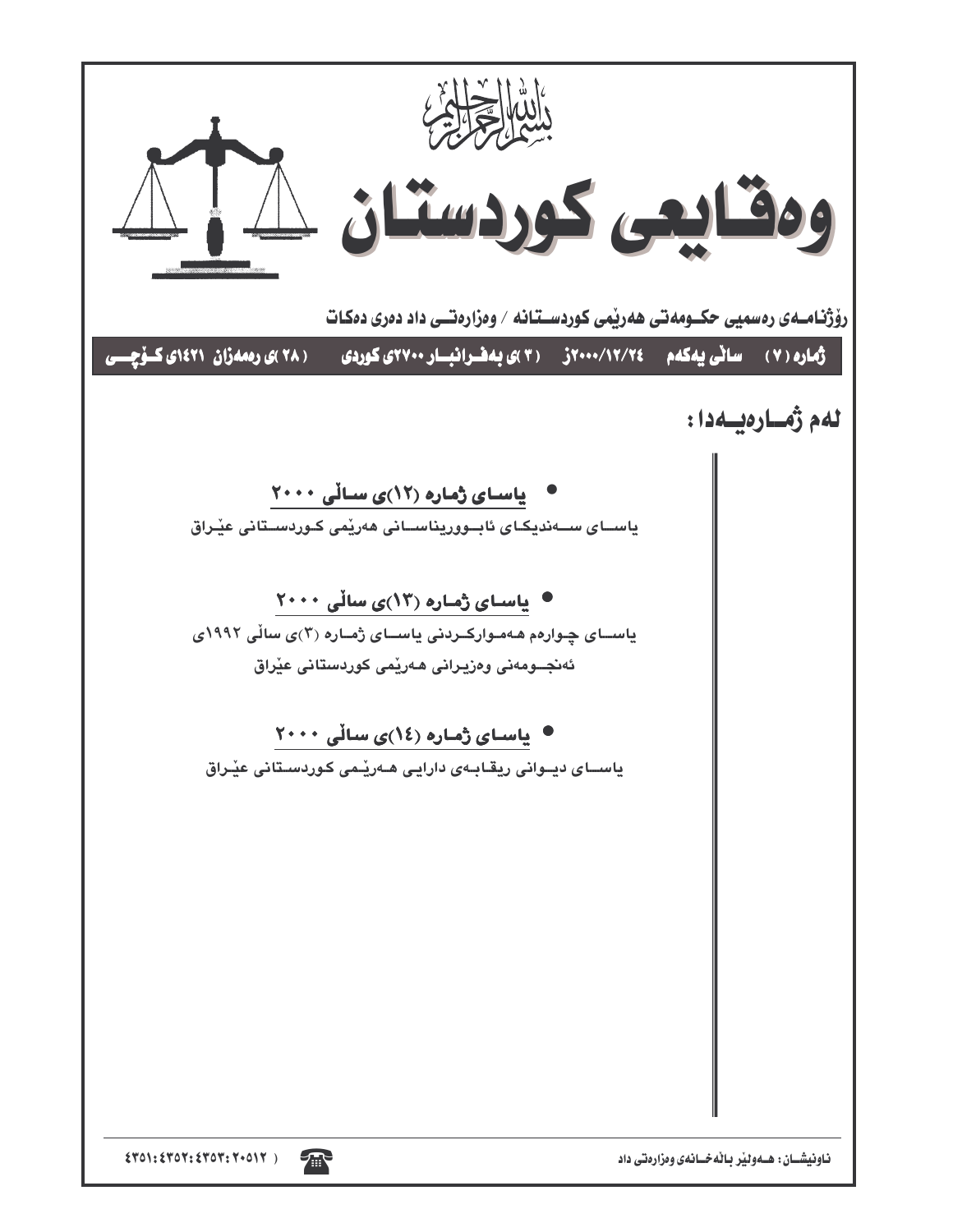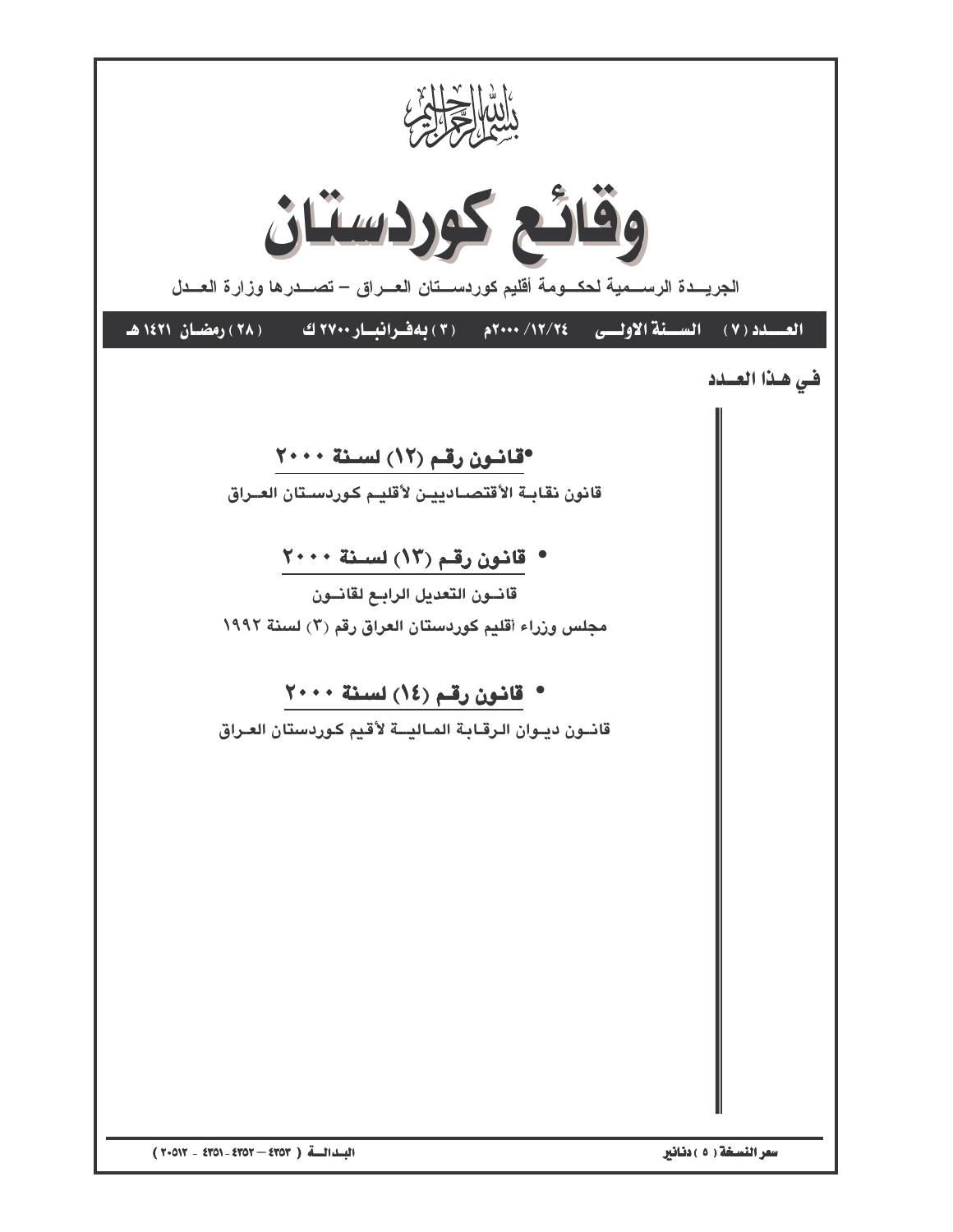

به ناوي خواي گهورهو ميهرهبان به ناوي گه لهوه ئه نحومهني نيشتمانيي كوردستاني عنراق ژمارەى بريسار: ٢٩ مێژووی بریسار: ۲۰۰۰/۱۲/۷

(( **بـريـــار** ))

یشت به حوکمهکانی برگه (۱)ی ماددهی (۵٦) له پاسای ژماره (۱)ی هـهموارکراوی سـالّی (۱۹۹۲)و ، لهسـهر داواکاری ژمارەی ياسايی ئەندامانی ئەنجومەن ، ئەنجومەنی نیشتمانیی کوردستانی عیّراق لە دانیشتنی ژمـارە (١٩)ی رۆژی (٢٠٠/١١/٢٣)يدا برياری ئهم ياساكارييهی خوارهوهىدا :

> باسای ژماره ( ۱۲ )ی سالی ( ۲۰۰۰ ) باسیای سەندىكاي ئايوورىناسانى ھەرٽمى كوردستانى عٽراق

#### ماددەى يەكەم :

مەبەست لەم واژانەي خوارەوە ماناكانى تەنيشتيانە :

هەرێم : ھەرێمى كوردستانى عێراق ٠

سەندىكا : سەندىكاي ئابوورىناسان .

ئەنجومەن : ئەنجومەنى سەندىكاكە .

نەقيب : نەقيبى ئابووريناسان .

ئابووريناس : ھەموو ئەندامێکە لە سەندىكاكەدا ، بروانامەيەكى لە زانستەكانى ئابووريدا ھەبى لە بـەكالۆريوس کەمتر نەبىؒ يان ھاوتاي بەكالۆريۆس بێت ٠

مەلسوراندنى پيشە : بەپێى حوكمەكانى مەلسوراندنى پيشە، لە پيشەكەدا كەوتبێتەكار .

### بەشى يەكــەم دامەزراندن و ئاما نجەكان دامەزراندن

#### ماددهی دوودم :

٠١ به پيّى ئه م ياسايه ، سه نديكايهك به ناوى سه نديكاى ئابووريناسيان ، له هه ريّمدا داده مه زرى ،

<sub>ءِ</sub> شەخسىيەتى مەعنەوپى خۆى دەبى، ولە دارايى و ئيدارەي خۆيدا سەربە<u>خ</u>ۆيە ، بارەگاكەشى لە ھـەولێ*رى* - بايتەختى مۇرىسا دەبىرى دەشتوانى لە مەلبەتتى پارىزگاكانى مەرىمدا لق بكاتەرە . مىلوگ فىلىنا فى

# www.mojkurdistan.com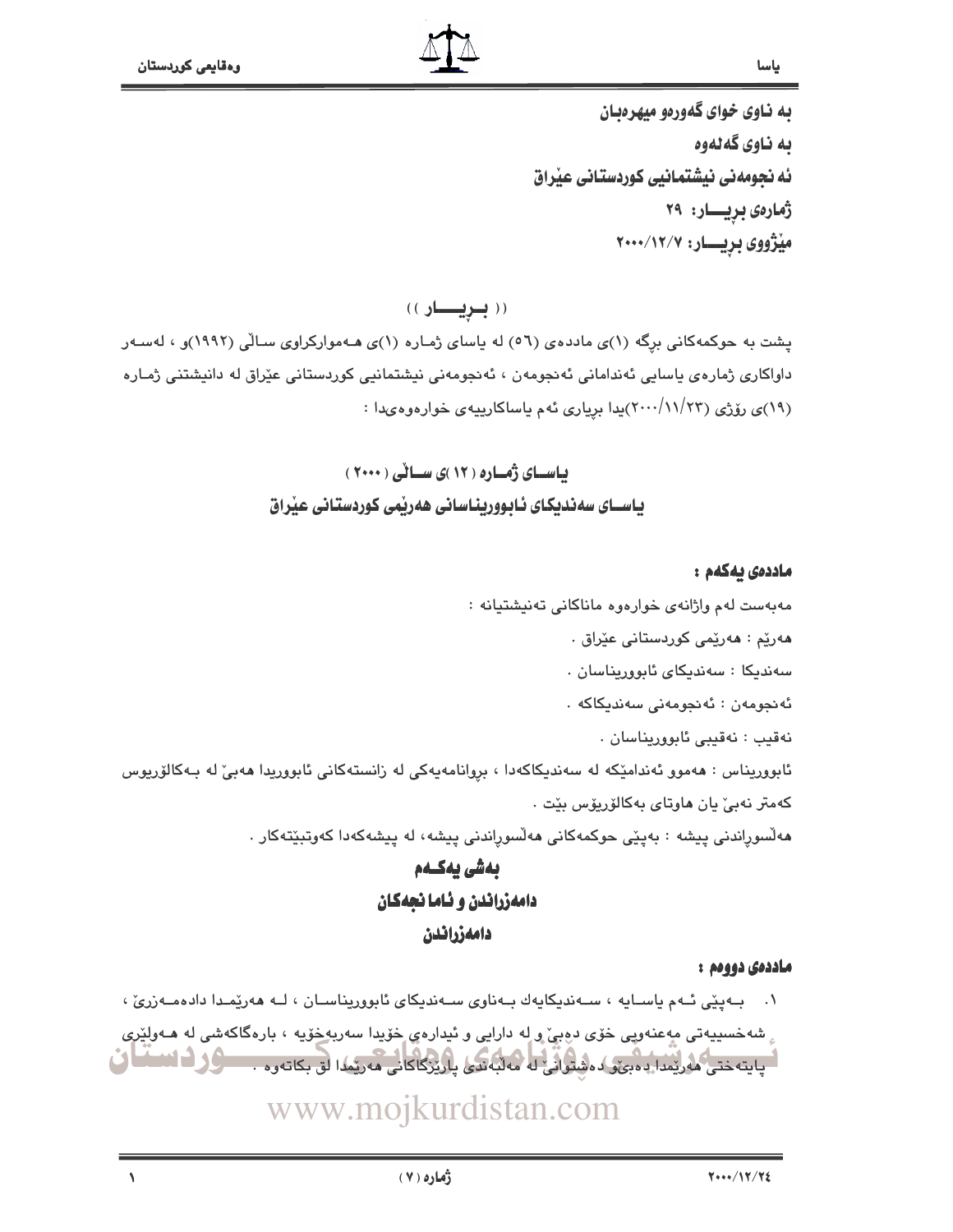۲. به رەزامەندى وەزارەتى دارايىھ ئابوورى دەستەپەكى ئامادەكار يێك دەھێنىرى لـه (١٥) ئابوورينـاس كەمتر نەبىؒ بىۆ تـەيارو ئامـادەكردنى كـۆنگرەي گىشتى و سەرپەرشـتى ھەلٚبـژاردنى گىشتيى سـەندىكا لـە ماوهیهکدا که له سیّ مانگ نهترازیّ .

#### ماددەى سىيەم :

ئامائجي سەندىكا وەدىھانىنى ئەمانەيە :

- ۰۱ له پشت گرتنی حکومهتی ههریم و پیروی دیموکراسیدا بهشداری دهکاو ، بو راگرتن و پتهکردن و بهرهو باشتر بردنی فیدرالیهتیش ، دهبیته یشت و یهنا .
	- ۲. بەرزكردنەوەي سەويەي يېشەيى و زانستى و كۆمەلأيەتى و تەندروستيى ئەندامەكانى ٠
		- ئاسانکردنی ریگای کارکردنی له باروگوئجاو بۆ ئەندامەکانى .  $\cdot$   $\mathsf{r}$
- ٤. رێڬۻىتنى يێوەندىي نێوان ئەندامەكان و ، پێوەنديشيان لەگەلٚ لايەنە حكومىو ئەھليپەكانى ھـەرێم و ، داكۆكى كردنيش له مافهكانيان .
- ٥. هاوکاري کردن لهگهلٌ دهستهو دهزگاو کۆمەلّەو سەندىكاكانى دىكەي ھـەريْم كـه ئامانچـەکانيان لەگـەلْ ئامانجەكانى سەندېكاكەدا يەك دەگرنەوە ٠
	- ٦. مسۆگەر كردنى ئاسوودەيى دوا رۆژى نەخۆشى يېرى و زەبوونى بۆ ئەندامەكانى ٠
- ٧. بــزاﭬ بيّــدان و، نــهداني ليّكوّلينــهوهي زانــستي ، بــوّ ئــهوهي لــه فراژوكردنــي (التنميــه) ئــابووريو ئاوەدانكردنەوەي كوردستاندا بەشدارى بكات .

#### خوْنوسين ( ئينتما )و ئەنداميْتى

#### ماددهي چواردم :

شەرتو شروتى ئەندام ئەمانەيە :

- ٠. ماولاتي مەريم يا نيشتەجيّى مەريم بيّت
- ٢. به جینایەتێکی غەیرە سیاسی حوکم نەدرابیؒ ، یان بە جونحەیەکی شەرەفنەنگێن حوکم نەدرابیؒ ٠
- ۴. له زانسته ئابووریهکاندا بروانامەیەکی مەبیّ لە بەکالۆریۆس کەمتر نەبیّ یان ماوتای بەکالۆریۆس بێت

#### ماددەى يېنجەم :

- ۰۱ ئینتما له سەندیکادا ، به داواکردنێکی نووسراو دەبیٚ ، ھاویێچ بەلگەنامەگەلی یێویستی له گەلّدا بـیٚ و بدرئ به نەقيب .
- ۲. داواکارییهکه له ماوهی یازده رۆژدا که له رۆژی تۆمارکردنیهوه له سهندیکا دهست یێدهکا ، دهخرێتـه

<sub>ءِ</sub> بەردەمى ئەنجومەن ، ئەنجومەنپش ، دەبى لـەو ماوەيـەدا ييبرێنێتـەوە <u>،</u> خـۆ ئەگـەر <mark>م</mark>ـات و ئـەو ماوەيـە **لورداستان** تێۑەرى و ئەنجومەن نەيرىييەۇە كائەوە ، لەۋ بارەدا بە قېول كراو دادەنرى .

# www.mojkurdistan.com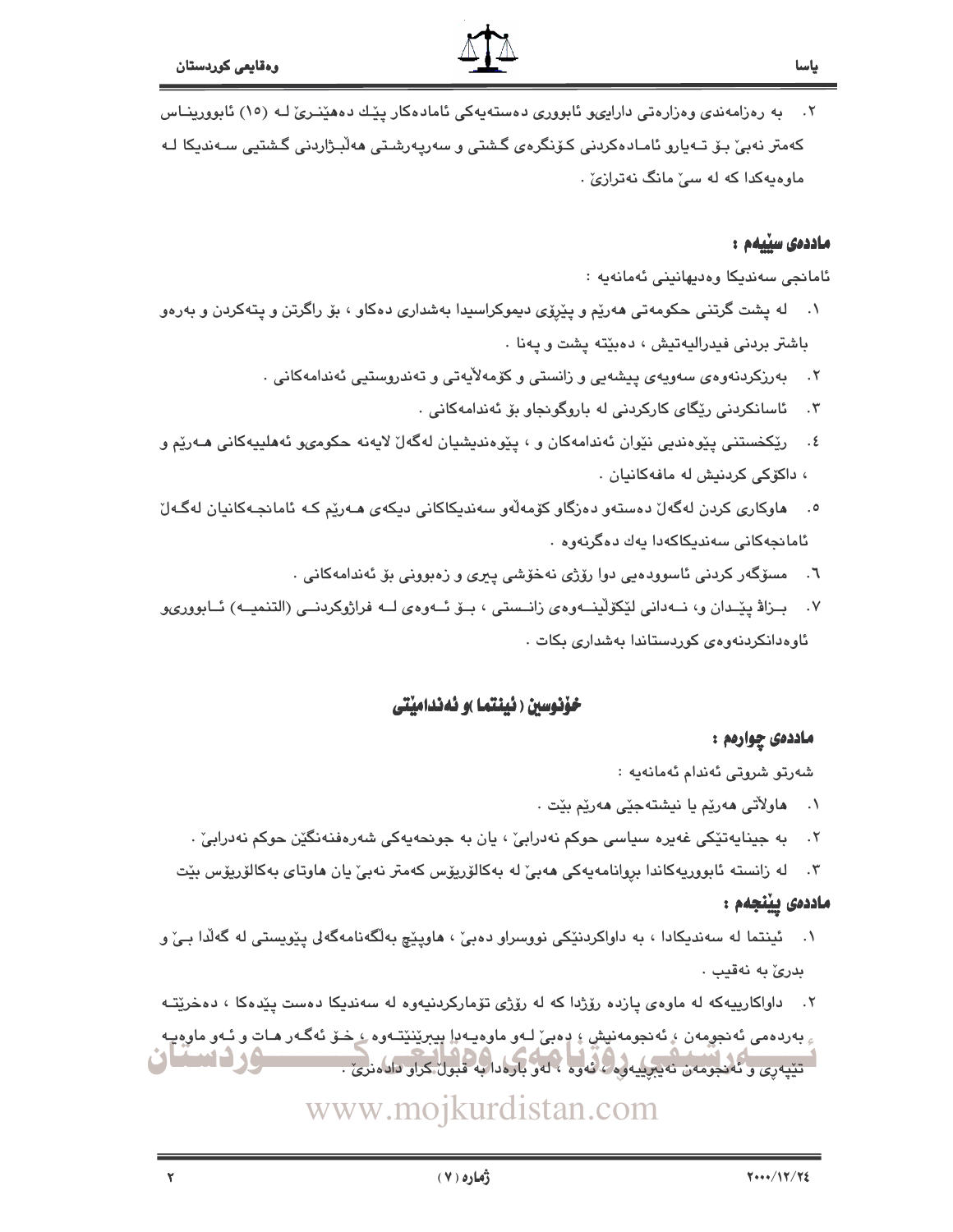۰۳ ته نجومـهن بـه بریـاری ، هـوی دیـاریکراوی تیدا بـی ، بـوی ههیـه داواکـاریی ئینتمـا بداتـه دواوه ، داوکارهکهش بـوّی ههیـه ، لـهماوهی (۳۰) روّژدا ، کـه لـه روّژی تهبلیغـهوه دهسـت ییّدهکا لـه دادگـای پێداچوونهوهی ههرێمدا تانهی لیٌ بگریؒ ، ئیدی ، برِیار ، برِیاری دادگایهو دهبرِدرێتهوه .

#### ماددەى شەشەم :

ياسا

- ئابوونهى ئينتما له سەندېكادا بۆ ئەندام (٣٠) دينارە ٠  $\cdot$
- ئابوونهی بهشدار بوونی سالآنه (۲۰) دیناره ، دهبیؒ له ماوهیهکیشدا بدریؒ که ههموو سالٌیؒ له مانگی  $\cdot$   $\mathsf{r}$
- ۰۳ شوبات نهترازي . ئهگهر ئهندام له كاتي دياركراو ئابوونهكهي نـهداو ، دواكـهوت ، ئـهوه ، لـهو بـارهدا (٥٠٪)ی ئابوونهی بهشداربوونهکهی غهرامهی دێته سهر . خۆ ئەگەر هات و ، دوو سـالی بانــهو بـان پــهك ، بهبی مهعزهرهتی بهجی دوای خست ، ئهوا ، ناوی له تۆماری ئهندامان رهش دهکریتهوه .
	- ٤. ﺋﻪﻭﻩﻱ ﺋﺎﺑﻮﻭﻧﻪﻱ ﺳﺎﻻﻧﻪﻱ ﻧﻪﺩﺍﺑﻲٚ ﻟﻪ ﻫﻪﻟﺴﻮﺭﺍﻧﺪﻧﻲ ﭘﻴﺸﻪﻛﻪ ﻗﻪﺩﻩﻏﻪ ﺩﻩﻛﺮﻯ .

#### ماددەى جەوتەم :

- ١. پەينى ئەم ياسايە ، ئەوەي ئەندامى ئەم سەندىكايە نـەبى، ئيلتيزامـاتى خـۆي بـەجى نـەھێنابى نـابى ييشەكە ھەلسورێنى ٘.
- ۲. دايەرە رەسمىھو نيمچە رەسمىييەكان ھەر ئابووريناسىٚ لەسەر ئيش دابمەزرێنن يان ھەر ئيـشێكى تـرى يئ بكەن ، دەبئ وێنەپەك لە ڧەرمانى دامەزراندنەكەي بنێرن بۆ سەندېكا .

#### ماددەى ھەشتەم :

بەشدابورەكان :

ئهم کهسانهي خوارهوه ، بۆ سوود وهرگرتن له شـارهزاييان ، يـان ، بـۆ ئـهوهي سـوود لـه بزاڤـي سـهنديکاکه وهريگرن ، دهشيٰ به بهشداريوو وهريگيريْن :

- ۰۱ ـ ئەو ئابوورىناسە بيانيانەي شەرتوشروتى مـاددەي چـوارەميان تێدا فەراھەمـە و نـشينەي كوردسـتانى عٽراقن .
- ٢. ئەوانەي بروانامەي بالآيان ھەيەو لەكاروبارى ئابوورى يان دارايى يان بازرگانيدا ، بىۆ ماوەيـەك ئيـشيان کردبیٚ له یێنج سالٚ کهمتر نهبیٰ ، به شاهێدی حکومـهت ، یـا بـه شـاهێدی شـیرکهتێکی هاویـشك ( شـرکه مساهمه) يا شيرکەتێکی خاوەن بەرپرسىيەکی دياريکراو ، بە مەرجیٚ شىەرتو شىروتى ئەھليەتيشيان تێدا فەراھەم بێت .

#### ماددەى ئۆيەم :

دهشی به بریاری له ئهنجومهنی سهندیکاوه ، دهزگاو هیئهت و دامهزراوی ئابووری و پیشـهسازیو بازرگـانیو کشــتوکالّی و دارایی و ئیداری ، به ئەندامی فەخری ( ئەندامی شاناز ) ، بە ئابوونەپەکی بەشداربوونی رەمـزی

#### که له هەر حالّەتێکدا ئەنجومەنى سەپدىكا دِيارىي دەكا ، وەرىگىرێن . **وردستان** مانندی دیپیم از اسپیشی روز تا جه ی و دیایی می

بهشداربووهکان و ئهندامه شانازهکان مافی ئورمیان انبیه له کوپورنهوهکانس وسپتوی گشتیدا ئامادهببن ، یـان بۆ ئەندامێتى ئەنجومەنى سەندىكا خۆيان بياڵێون ٠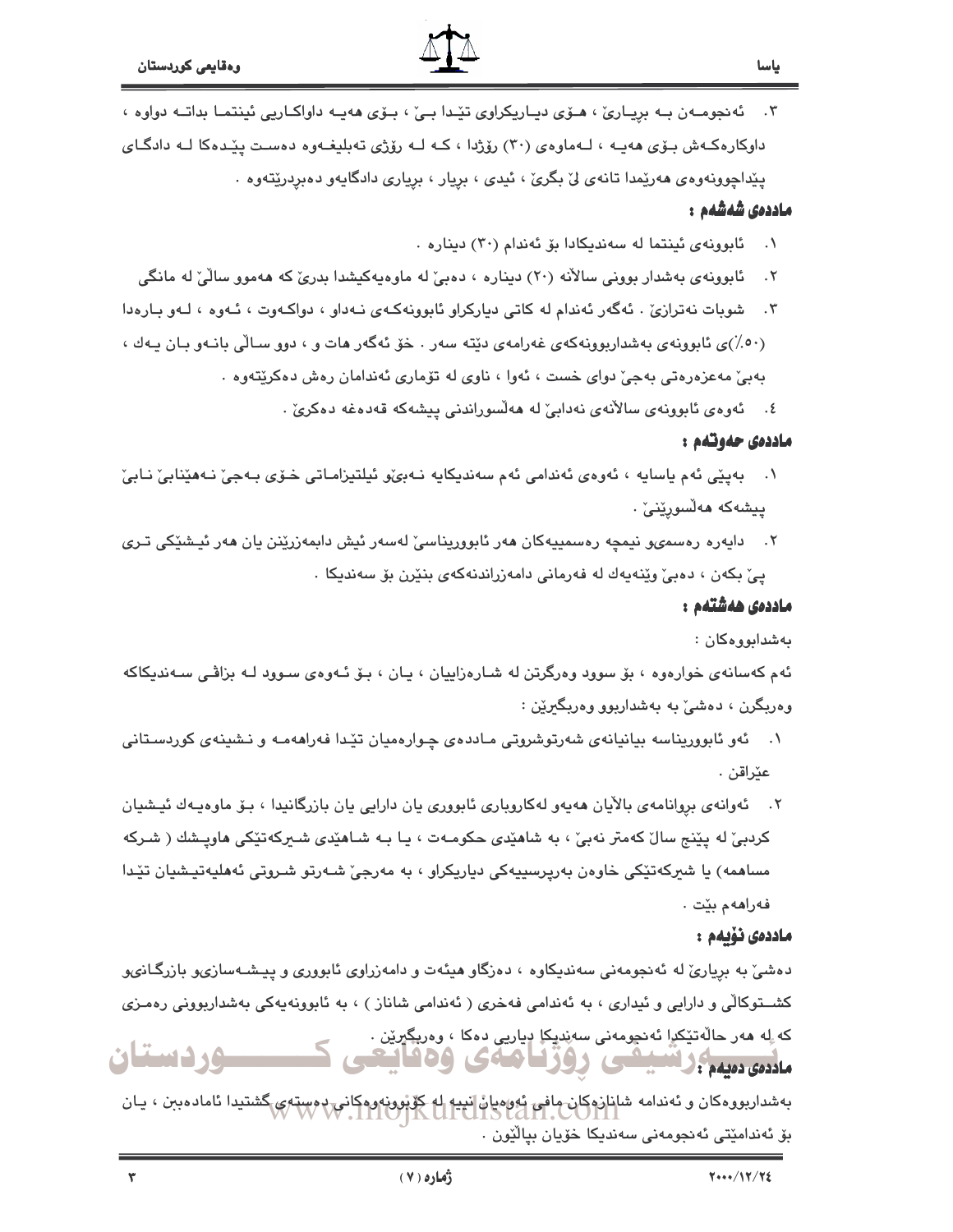#### ماددەى بازدە :

ئەندام لەم بارانەي خوارەوە سىفەتى ئەندامێتىي نامێنىٚ :

- مەرگ . أ.
- ب. دەست لە كارھەلگرتن .
- ج. په برياري ئەنجومەن ، شەرتىٚ لە لە شەرتوشروتى ئەندامێتى لە دەست دابىٚ .

### بەشى دووەم يبكهينهكانى سهندبكا

#### ماددەى دوازدە

سەندىكا لەمانە يێك دێت :

- ۰۱ هه یئه ( دهسته)ی گشتی .
	- ۰۲ ئەنجومەنى سەندىكا ۰
- ٠. ليژنهي زهيتي ( الأنضباط ) .
- ٤. لقەكانى سەندىكا لە يارێزگاكان .

#### ماددەى سيازدە :

- ۰۱ دهســـتهي گشـــتي بهيێي ئه ياسايه له ههموو ئهو ئهندامانه يا ههموو ئهو نوێنهرانه ( المندوبين)ي كه ئيلتيزامي خۆيان به جێهێناوه يێکدێت . دەستەي گشتى بـه بـالأترين دەسـەلأتى سـەندىكا لـه قەڵـەم دهدريږو ، له رۆژي هەلدژاردنەكەوه هەر سىّ سالّ جارىّ لەسەر بريارى ئەنجومـەن و داواكـاريى نـەقىب کۆبوونەوەي گشتىھ ئاسايى خۆي ، لە بارەگاي سەندىكادا ، بۆ ھەلىژاردنى نەقىب و ھەشت ئەنىدام و دوو ئەندامى يەدەگ ، بۆ ئەندامێتى ئەنجومەن ساز دەدا .
- (نصاب)پـش بـه ئامـادەبوونى زۆرپنـەي ئەنـدامانى ناونووسـراو ، پـا زۆرپنـەي نوێنـەران دێتـەجىٚ . ئەگـەر نيصابيش نەھاتەجىؒ ، ئەوا دواى بەسەرچوونى پازدە رۆژ بەسەر كۆبوونەوەى يەكەمدا ھەلّبـژاردن لـﻪ کات و جێگەی دیارکراودا دەست ییّ دەکا . لەم بارەدا نیصاب ، بە ئامادەبوونی سـێیەکی ئەنـدامان ، يا نوێنەران دێتەجىٚ ، دەنا ، ئەگەر نەھاتە جىٚ ، ئەوە لەم بارەدا ئەنجومەنى يێشتر بۆ خولێكى تريش بەردەۋام دەبى".
- ۲. ئەگەر ژمارەي ئەندامانى سەندىكا لە (٥٠٠) يێنج سەد ئەندام زياتر بن ، ئەوە ھەلْبـژاردن لـەم بـارەدا ، له رێگەي نوێنەران ( المندوبين) وه دەكرێ ، رێژەي نونوێنەراپەتيش لە لايەن ئەنجومەنەوە يا لە لايەن جێگری ئەنجومەنەوە دياردەكرێ بە ئاندامانی ئەنجومەنی سەندىكاكەشەوە .

#### ماددهی چوارده :

۔<br>- ۱. ئەگەر سىيەكى ئەندامائى دەستەي كشتى كواي بە باش برانن كـه دەسـتەي گـشتى بانگ کۆبورنەرەيەكى نائاسايى سان بدا ۽ يان ئەنجومەن يە تريارنكى ھۆدان ىراپاى ئەر كۆبورنەرەيـە بكـات ،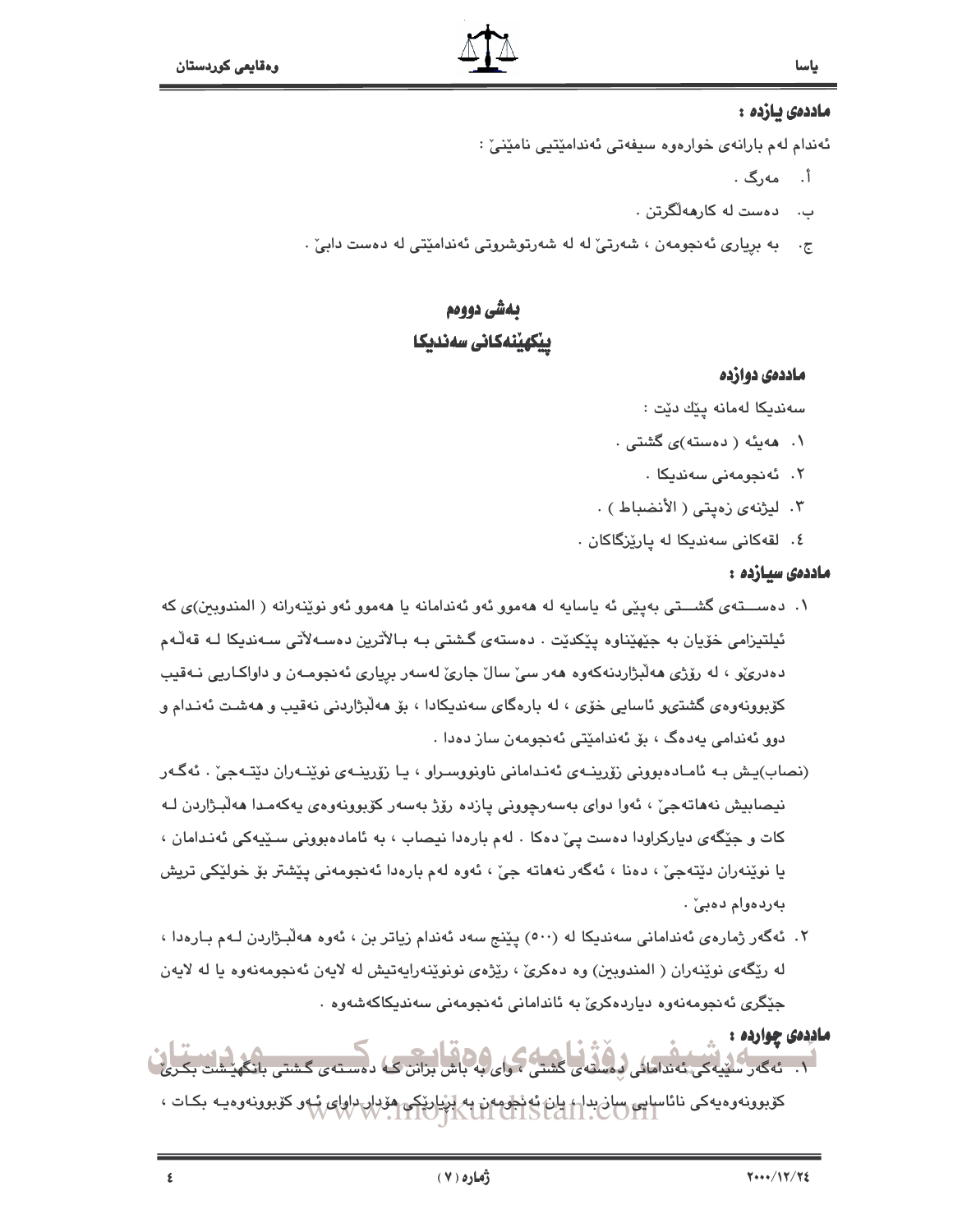ئەوە لەم بارەدا دەشىٰ ئەنجومەن بە يێى ئوسولْ بانگهێشتەكە دەربكـا و لـە مـاوەي مانگێكدا كـە لـە رۆژى تۆماركردنى داواكارىيەكەوە دەست يىّ دەكا رۆژى كۆبوونەوەكە ديارى بكات ٠

۲. دەستەي گشت ناشىيّ گفتوگـۆ لەسـەر غـەيرى ئـەو مەسـەلانە بكـا كـە كۆبونەوەكـەي بـۆ سـازدراوە ، تەنھاس ئەوانە نەبى ييوەندىيان بەو مەسەلانەوە ھەيە ، يان لق و بالّى ئەو مەسەلانە بن .

#### ماددەى يازدە :

- ۱. ئەگەر لە كۆبوونەوەي دەستەي گشتيدا ، زۆرينەي زۆرى ئەنىدامانى سەندىكا ئامـادە نـەبن ، نيـصاب نايەتەجىؒ ، لەو بارەدا ، كە نەھاتەجىؒ ، ئـەوا دەسـتەي گـشتى ، دواي پـازدە رۆژ ، لـە ھـەمان كـات و جێِگای دیارکراودا کۆدەبێتەوە ، لەم بارەدا ، نیصاب بە ئامـادەبوونی سـێیەکی ئەنـدامان دێتـﻪ جـێ ، ئەوجا ھەموو بریاری بە زۆرینەی دەنگی ئامادەبووان دەدری،و ، ئەگەر ھات و دەنگەكانىش ھاوتا بـوون ، ئەوە ، لەو بارەدا دەنگى نەقيب بەر كام تا بكەوئ ، ھى ئەوە .
- ۲. ئەندامیؒ ئەگەر لە ھەڵسوراندنی يیشەکەی بێبەش کرابیؒ ، ناشیؒ لە کۆبوونـەوەکانی دەسـتەی گـشتیدا بەشدارى بكات .

#### ماددەى شازدە :

دهستهی گشتی بالأترین دهستهلأته له سهندیکادا و ئهو دهسهلأتانهی خوارهوهی ههیه :

- هەلدزاردنى نەقىب و ھەشت ئەندام و دوو ئەندامى يەدەگيش بۆ ئەندامێتى ئەنجومەن .
	- تەسدىق كردنى بودجەو حسابكارىي كۆتايى و رايۆرتى دارايى .  $.7$ 
		- گفتوگۆ لەسەر راپۆرتى ئيدارىو برياردان لەسەرى .  $\cdot$   $\mathsf{r}$
- ئيقرار کردني پێشنياري ههموارکردني ياساو ئيقرارکردن و ههموارکردني گهلاُله (لوائح)ي پێرێ  $\cdot$  5

#### ماددەى حەقدە :

ئەنجومەنى سەندىكا لەمانە يێك دێت :

- ۰۱ نەقيب : مەرجە بۆ ماوەيەك پيشەكەي ھەلسوراندىئ لە (دە) سال كەمتر نەبئ .
- ٢. ئەندامانى ئەنجومەن : مەرجە بۆ ماوەپەك پېشەكەي ھەلسوراندېيّ لە حەوت سالٌ كەمتر نەبىّ .

۲. ئەنجومەن بە دەنگدانى نهێنى ، جێگرى نەقيب و سكرتێرێك و بەرپرسىێكى دارايـى لـﻪناو ئەندامـﻪكانى خۆيدا مەلدەبژێرێو دەسەلأتەكانيشيان لە پێرۆى ناوخۆدا دياردەكرێ .

٤. ئەنجومەن كۆبوونەوە ئاساييەكانى خۆى ، لە كەمى ، مانگى جارێك سـازدەدا ، بۆيـشى ھەيـە لەسـەر داواکردنی نەقیب یان لەسەر داواکردنی سێپەکی ئەندامان کۆبورنەوەی نائاسايی ساز بدات ٠

#### ماددەى ھەژدە :

۰۱ نیصاب له ئەنجومەندا بـه ئامـادەبوونى زۆرینـەی ئەنـدامان دێتـەجىٚ ، برِیـاریش بـه زۆرینـەی دەنگـی يئامادەبووان دەردەچى، ، ئەگەر دونگەكانيش ھاوتا بوون ، ئەوە ، لەو بارەدا دەنگى نەقيب بۆ كام تايـان **سی در اسلامی روزنامه ی ودنایتی DEMENT** 

# www.mojkurdistan.com

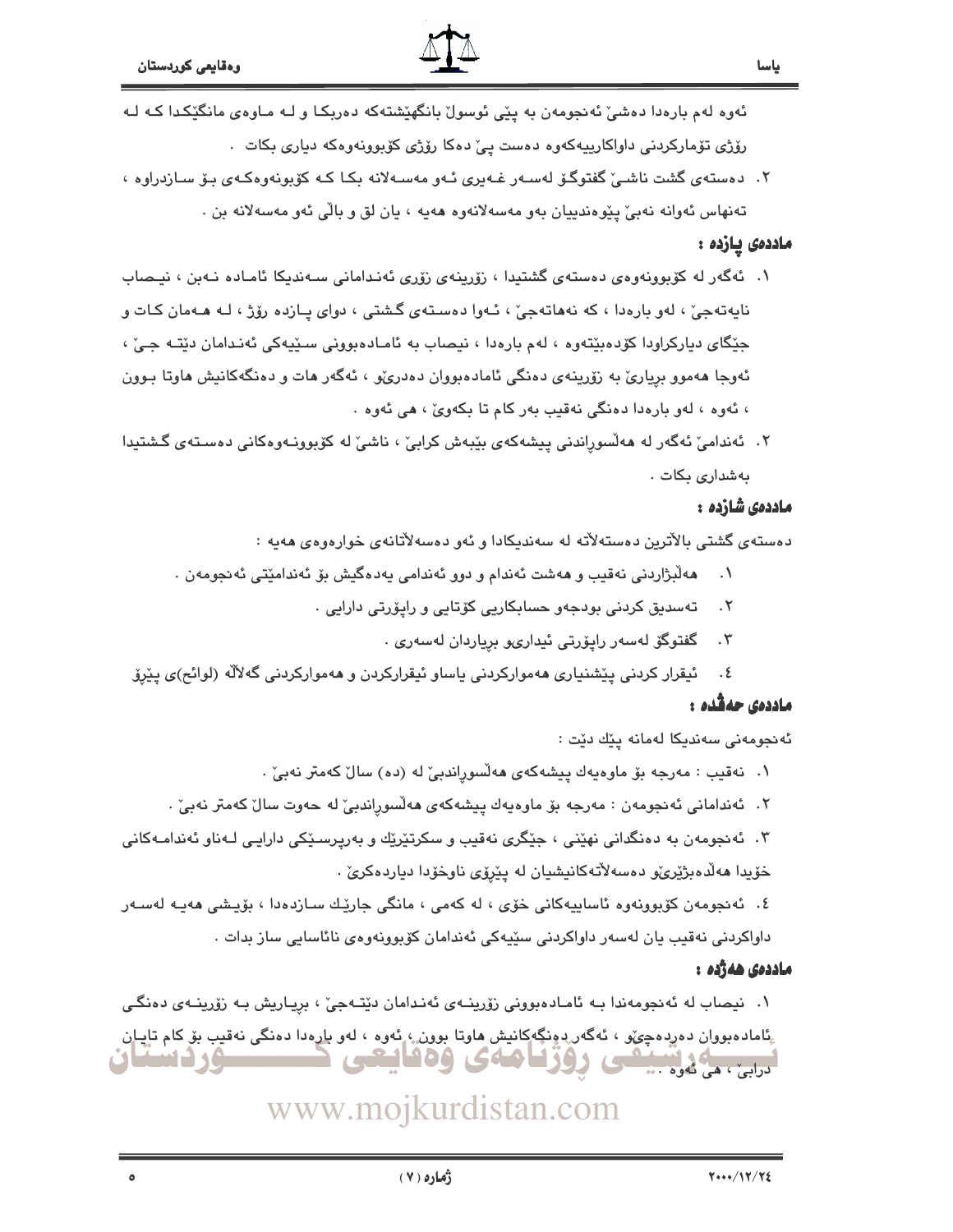۲. ئەگەر بەھەر مۆيىؒ ، جێگاي نـﻪقيب چۆلؒ بـوو ، ئـﻪوا جێگرەكـﻪي جێگـاي دەگرێتـﻪوە ، خـۆ ئەگـﻪر جٽِگاي جٽِگرهکهش چۆلٚ بوو ، ئەوه لەو بارەدا سکرتٽر جٽِگاي دەگرێتەوە بـە مـەرجىٚ باقيمـەنى مـاوەي خولهکه له سالٌێکی تهواو کهمتر نهبیؒ ٠

۳. ئەگەر جێگای زۆرينەی ئەندامانی ئەنجومەن چۆل بوو ، ئەوە ئەنجومـەن دەبـیٚ بانگهێشتی دەسـتەی گشتی بکات بۆ کۆبوونەوەی ھەلْبژاردنی ئەوانەی جێگاکانیان دەگرنەوە ، بەھەمان ئەو شىێوازەی کـﻪ لـﻪم پاسایەدا ھاتووە ، بە مەرجىّ باقيمەنى ماوەي خولەكە لە سالنّيكى تەواو كەمتر نەبىّ .

#### ماددەى ئۆزدە :

ئەگەر ئەندامێکی ئەنجومەن لە ساڵیکدا لە سیٚ دانیشتنی بانەو بانیەکدا ، یـان پێىنج دانیـشتنی جیاجیـادا بهېيٌ مهعزهرهتێکي بهجيٌ ديارنهبوو ، ئهوه ، وا له قهڵهم دهدريٌ که خوّي له کارکێشاوهتهوه

#### ماددەى بيست :

ئەنجومەنى سەندىكا ئەم دەسەلأتانەي ھەيە :

- ۰۱ ئامادەكردن و تەسدىقكردنى بودجەي سالآنە و حسابكارىي كۆتايى ۰
- ۲. به پێی ماددهی سێیهمی ئهم یاسایه ، بۆ وەدیهانینی ئامانجهکانی سەندیکا کۆشش دەکا .
- ۰۳ پیشنیار له بارهی ههموارکردنی یاساو پیروی سهندیکاوه پیشکهش به دهستهی گشتی دهکا .
	- ٤. هەموو بريارەكانى دەستەي گشتى دەخاتەكار .
	- ٥. كارگوزارەكانى سەندىكا دادەمەزرێنىٚ وكرێيان ديارى دەكات .
	- ٦. سەيرى داواكارىيەكانى ئىنتما دەكاو ، وەرگرتنى ئەندام و بەشداربووەكانىش ئىقرار دەكا .
- ۷. له حالّهتێکدا ، که نهقیب نوێنەرایەتی نەکا ، ئەنجومەن یەکیٚ مەلّدەبىژێریٚ کـه لـه لیژنـه رەسمىيـەکان و می دیکەدا نوێنەراپەتی سەندیکا بکات ٠
	- ۰۸ پێشنیار دەربارەی ھەموارکردنی یاساکانی پیشە ئابورىيەكان پێشكەش دەكا ۰
		- ۹. هه رکێشهو شکاتێکی بۆ بێت هاوالهی لیژنه یێوهنددارهکانی دهکات .
			- ۱۰. لقەكانى سەندىكا لە يارێزگاكاندا دادەمەزرێنىٚ ۰
	- ۱۱. لیژنه گەلی لاوەکی ( فرعیه ) بۆ وەدىھانینی ئامانجەکانی سەندیکا یێك دەھێنیٚ .
- ۱۲. سەيرى دەست لەكارمەلگرتنى نەقيب يان مەر ئەندامێكى سەندىكاو ليژنەكانى دەكاو دەيبرێنێتەوە ، بـە مەرجىٰ بيخاتە بەردەم دەستەى گشتى لە كۆبورنەوەى يەكەميدا .
- ١٣. به رەزامەندىي لايەنە يەيوەنددارەكان بەخشش و بـاربۆ ( الهبـات والتبرعـات ) لـه لايەنـه ئەجنەبييـەكان قبولٌ دهكا ٠
	- ١٤. چاودێرێکی حسابکاری دادەنیٚ بۆ تەدقىقکردنی سالآنە ٠

٥﴿. ئەوراقى ھەڵبژاردىن ٯ بەلگەنامەي دىكە رێك دەخات و سەريەرشتى ھەڵبژاردىنيش دەكات . ٠١٦.<br>٠١٦. بۆ ئاسانكراننى بەكارخستلى ئىلەم ياسايەر ئەر پيرۇيانىەش.كە بىلېينى ئەم ياسايە دەردەچىن ر

WWW.MOIKurdistan.com ۱۷.به مولّك كردنى مولّك و مالٌ و خانوويهره و قبولٌ كردنى بهخّشش و دهسنگه (منح)ش ئيقرار دهكا ٠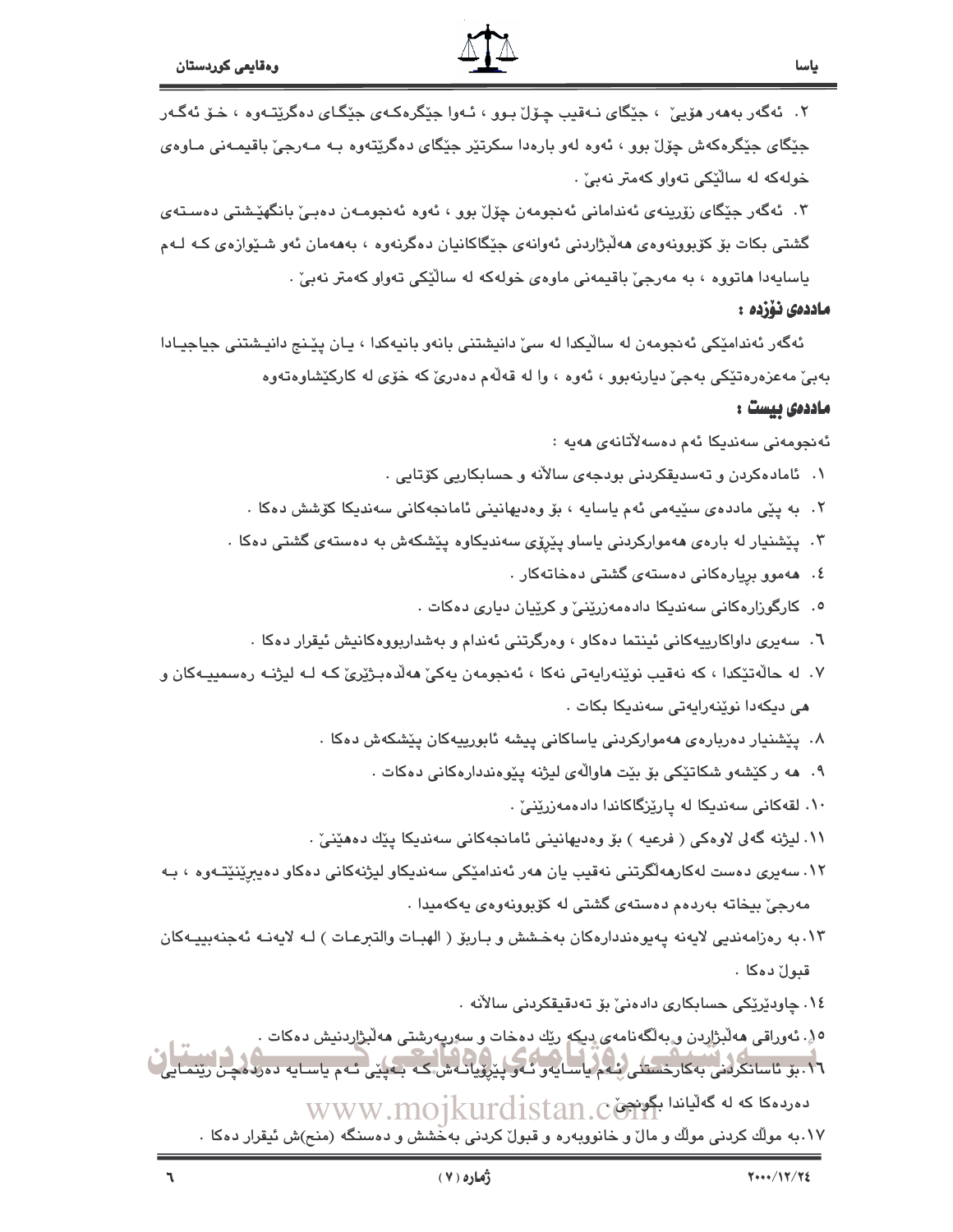

۱۸.مافی قەرز يێدان و قەرزكردن و يێشكەشكردنی ياريدەی داراييشى ھەيە ٠

۱۹. به ییّی یاسای کۆمەلّەکان و ییّرۆکانیان ، یانه بۆ ئابووریناسان دادەمەزرینیّ و بەریّوەشیان دەبا .

۲۰. هەندىّ لە دەسەلاتەكانى خۆى دەدات بە ليژنەكانى لق و نوێنەرانى سەندىكاش لە پارێزگەو قەزاكاندا .

#### ماددهی بیست و یهك :

ياسا

نەقيب ئەم دەسەلاتانەي ھەيە :

- ۰۱ سەرۆكاپەتى كۆپوۋنەۋەكانى دەستەي گشتى و ئەنجومەنى سەندىكاش دەكات .
- ۲. بۆ ھەر موعامەلەيەك ، كەوتبێتە لاى مەرجەعى دادگايى و دەستەي رەسمى و نيمچە رەسمى و ئـەھلى ، نوێنەراپەتى سەندېكا دەكا و تەسدېقى موعامەلەو بەلگەنامەگـەلى سەربەسـەندېكاش دەكـا . بۆيىشى ھەيـە مەندىّ لە دەسەلاتەكانى خۆى بدات بە يەكىّ لە ئەندامان ى ئەنجومەنى سەندىكا .
	- ۴. تەئييدى لايەنى توانستى دارايى سەربە سەندىكابووانيش دەكا بۆ مەبەستى كەڧالەت.

#### ماددهی بیست و دوو :

لیژنهی زەپتی ( الأنضباط ) له سیّ ئەندامی ئەسلّی و دوو ئەندامی پـەدەگ پێکدەھێنـدریؒ کـه ئەنجومـەنی سەندىكا ھەلياندەبژێرێ .

#### ماددهی بیست و سی :

لیژنهی زهیتی دهتوانیؒ ههر سزایهك لهم سزایانهی خوارهوه بدا :

- ۰۱ به ئاگاهێنانهوه (الفات النظـر) .
	- ٢. ئىنزار .
- ۰۳ قهردهغهکردن له ههانسوراندنی پیشه بو ماوهی شهش مانگ .

#### **ماددهی بیست و چوار .**

بریارهکانی لیژنهی زهیتی ، ئهوهیان له باردا ههیه ، له ماوهی (٣٠) روِّژدا که له روِّژی تهبلیغهوه دهست ییّ دهکا ، له بهردهم دادگای پێداچوونهوهی ههرێمدا تانـهی لی بـدری ، ئیـدی بریـاری ئـهم دادگایـه بـه یـهکجاری دەيبرێنێتەوە .

#### ماددهی بیست و یینتج :

- ۰۱ کاروباری سەندىكا ، لە يارێزگەكاندا ، ليژنەی لقى يارێزگەكە بەرێوەی دەبات .
- ۲۰ لیژنهی لق له سهرۆك و دوو ئەندامی ئەسلّی و دوو ئەندامی یەدەك پێك دێ كه هەر سیّ سالّ ، جاریّ ، بە دەنگدانى نهێنى ھەڵدەبژێردرێن ، بە مەرجىٚ پيشەكەپان بۆ ماوەپەك ھەڵسوراندبىٚ لە (٣) سالٚ كەمتر نەبىٚ

#### ماددهی بیست و شهش :

ليژنەى لق ئەم دەسەلأتانەى ھەيە :<sub>ب</sub> **-9 د دستان** ۰۱. بریاره کانی دهستهی گشتی و نه مومه نی شه تد کار دهانه کان

- ٢. خزمه تكوزارانى لق دادهمه زرينغ و كرييان ديارى دو WWW.MOTK
	- ۴. نوێنەرێ دادەنیٚ کە لە لیژنە رەسمىيەکاندا لق بنوێنیٚ .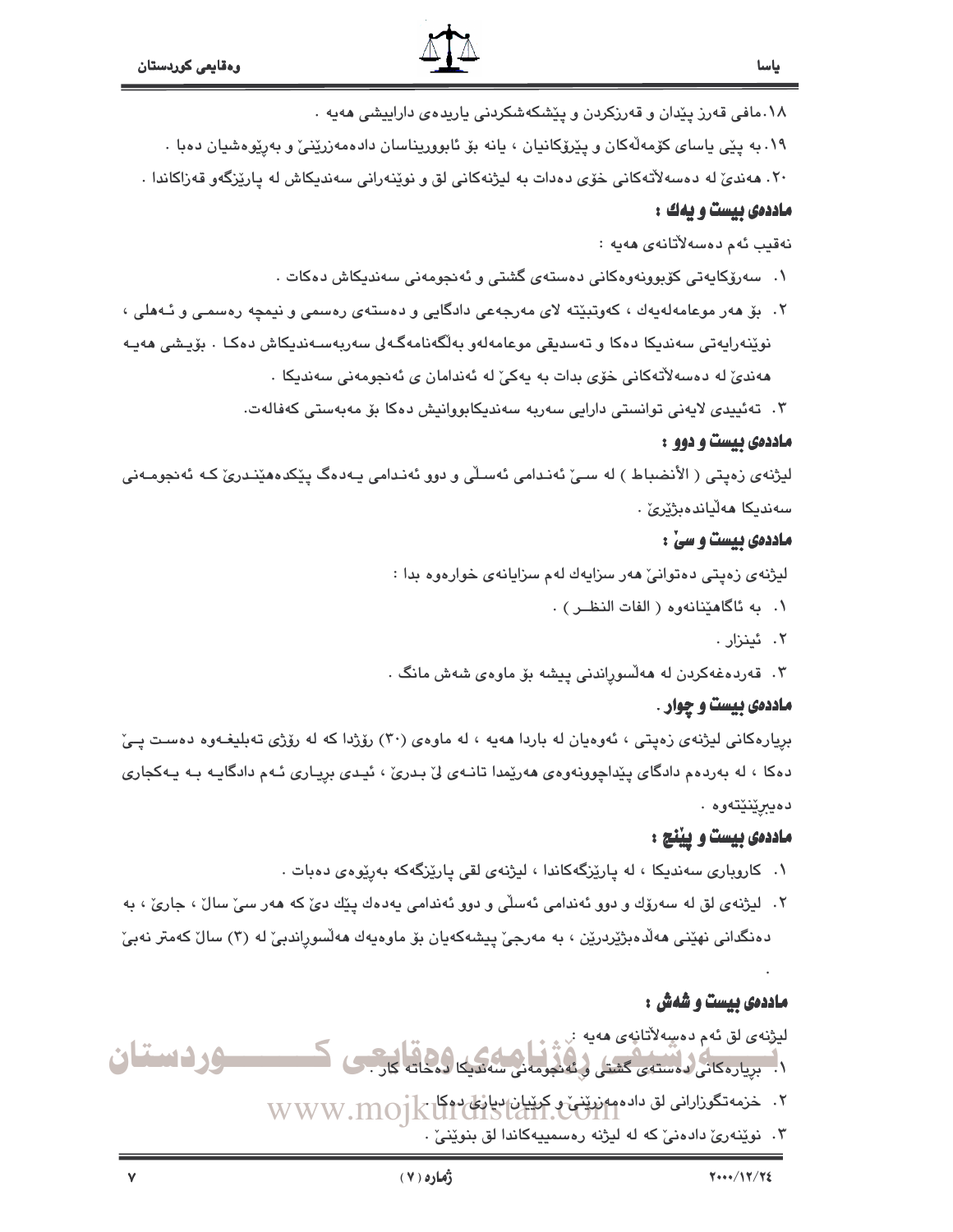- ٤. پێشنیار و ئامۆژگاری له بارهی کاروباری لقهوه ، پێشکهش به ئهنجومهن دهکا بۆ ئەوەی بریـاری لهسـهر بدا .
- ٥. له چوارچێوه ی بوجه ی لقدا سهرف و خهرجی پێویست بۆ کاروباری لق ئـهنجام دهدا و راپـۆرتی دارایىـو حسابی کۆتاش يێشکەش بە ئەنجومەن دەکا ٠
	- ٦. ليژنه گەلى لق بۆ وەدىھانىنى ئامانج و مەبەستى سەندىكا يێك دەھێنىٚ .
	- ۰۷ ئەو دەسەلأتانەش كە بەپێى ئەم ياسايە ئەنجومەنى سەندىكا پێى دەدا ، ھەلّيان دەسورِێنىٚ .

#### ماددهی بیست و حدوت :

دارايى سەندىكا لەم داھاتانە يێك دێت:

- ۰۱ ئابوونەي ئېنتما و بەشداربوونى سالانە .
- ۲. ئەو دەسنگانە ( المنح )ى كە لايەنە رەسمىي و نيمـﭽە رەسمىيـﻪكان پێشكەشى دەكـﻪن و ئـﻪو بـﺎربۆ ( تبرعات )و بەخششانەش كە ئەندامان و خەلكى دىكە يێشكەشى دەكەن .
	- ۴. قازانجی ئەو ئاھەنگانەی كە بۆ سوودی سەندىكا سازدەدرێن .
		- ٤٠ قازانجى چاپەمەنى سەندىكا ٠
		- ٥. قازانجى ئەو پرۆژانەش كە سەندىكا داياندەمەزرێنى،
- ٦. مزو کرێی تەئیپدی توانستی دارایی کەسانی سەر بـه سـەندیکاو مـی ئـەو بەشـامێدبوونەش کـه سـەندیکا دەريان دەھێنىٚ .

#### ماددهی بیست و ههشت :

لیژنهی بهرزهپتی له ههڵسورِاندنی کارهکانی خوّیدا به پِیّی ریّساکانی یاسای بـهرزهپتی فرمانبـهرانی دهولّـهت رەڧتار دەكا .

#### ماددهی بیست و نؤ :

مەر دەقى پێچەوانەي حوكمەكانى ئەم ياسايە بێت ناخرێتە كار .

#### ماددەى سى :

پێویسته وهزیره پهیوهندیدارهکان حوکمهکانی ئهم یاسایه بخهنه کار .

#### ماددەى سىو يەك :

ئهم ياسايه له رۆژى بلاوكردنهوهى له وهقايعى كوردستاندا ، دەخريتهكار .

## د . رۆژ نـــورى شــاوەيــس ســهروْکی ئه نجــومهنی نیشتمانیی کوردســتـانی عیـْــراق

ئىسسەرشيفى رۆژنامەى وەقايعى كىسسسوردستان

# www.mojkurdistan.com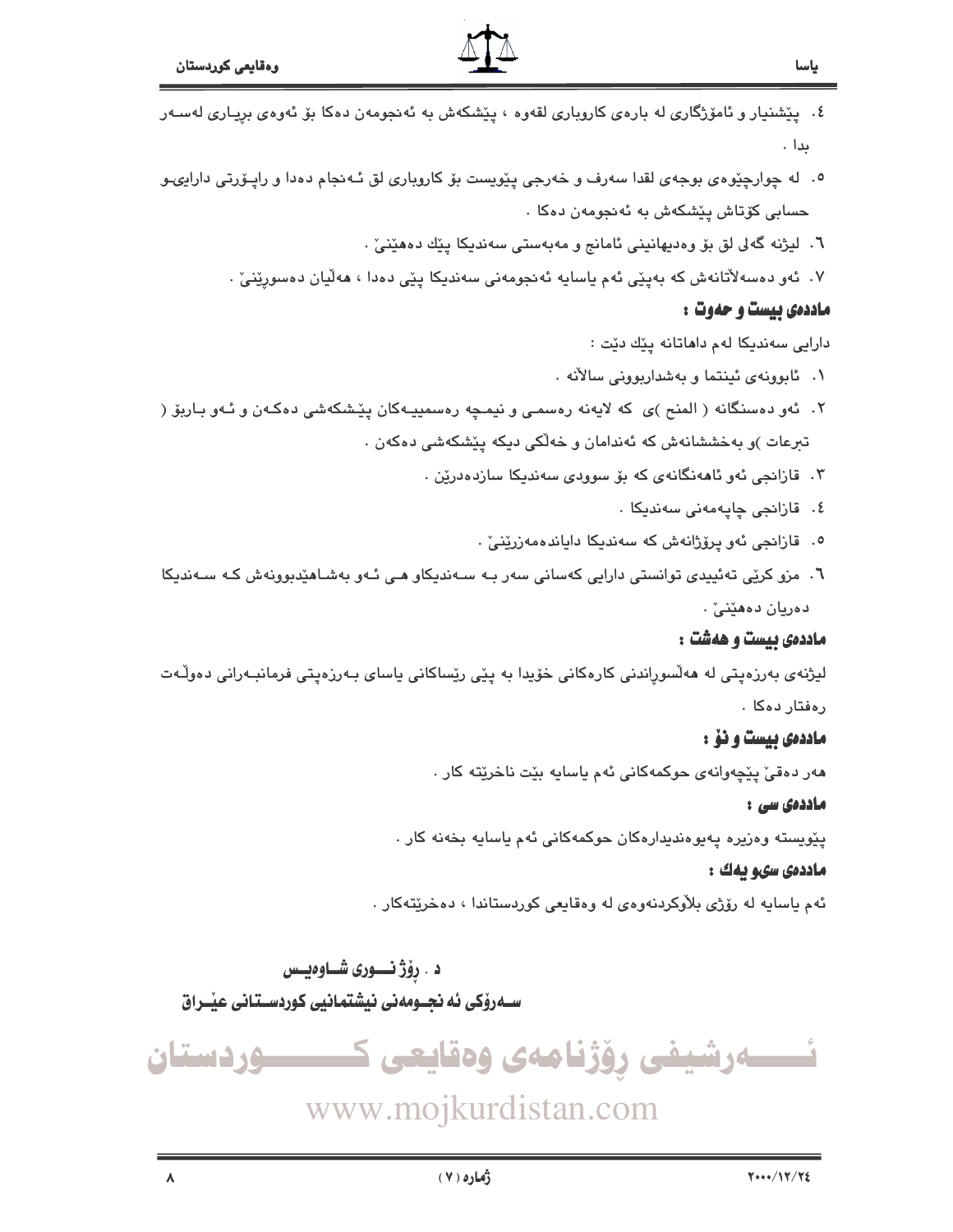به ناوي خواي گهورمو ميهرمبان به ناوي گەلەوە نه نجومهنی نیشتمانیی کوردستانی عیراق ژمارەى بريسار: ٢٩ میژووی بریسار: ۲۰۰۰/۱۲/۰۰۰

(( بریسار ))

پشت به حوکمهکانی برگه (۱)ی مادده (٥٦)و مادده (٥٣)ی ههموارکراوی سـالّی (١٩٩٢)و ، لهسـهر داواکـاری ئهنجومهنی وهزیران و ئهوهی که ئهنجومهنی نیشتمانیی کوردستانی عیدراق لـه دانیشتنی ژمـاره (۲۰)ی رۆژی (٢٠٠٠/١٢/٦)پدا پاساکاری کردووه ، بریاری دهرهیدانی ئهم پاسایهماندا :

### باسای ژماره (۱۳)ی سانی (۲۰۰۰)

#### یاسای چوارهم ههموارکردنی یاسای ژماره (۳)ی سانی ۱۹۹۲

ئەنجومەنى وەزيرانى ھەرپمى كوردستانى عيراق

#### ماددەى يەكــەم :

وەزارەتێكى نوێ بەناوي وەزارەتى مافى مرۆۋ دادەمەزرێ .

#### ماددەى دووەم :

برگه (دووهم)ی ماددهی (۹) ههموار بکری که زنجیرهی (۱۲)ی بۆ زیاد بکری و بـهم شـنوهیهی خـوارهوه بخوێنرێتەوە :

١٦. وەزارەتى مافى مرۆۋ .

#### ماددەى سىيەم :

يێويسته لەسەر ئەنجومەنى وەزيران حوكمەكانى ئەم ياسايە بخەنە كار .

#### ماددهۍ چوارهم :

ئهم ياسايه له رۆژى بلاوكردنهوەي له رۆژنامهى وەقايعى كوردستاندا ، دەخرێتە كار .

د . رۆژ نـــورى شــاوەيــس ســهرۆکی ئه نجــومهنی نیشتمانیی کوردســتـانی عیّــراق

ئــــــەرشيفى رۆژنامەي وەقايعى ك ـــوردستان

www.mojkurdistan.com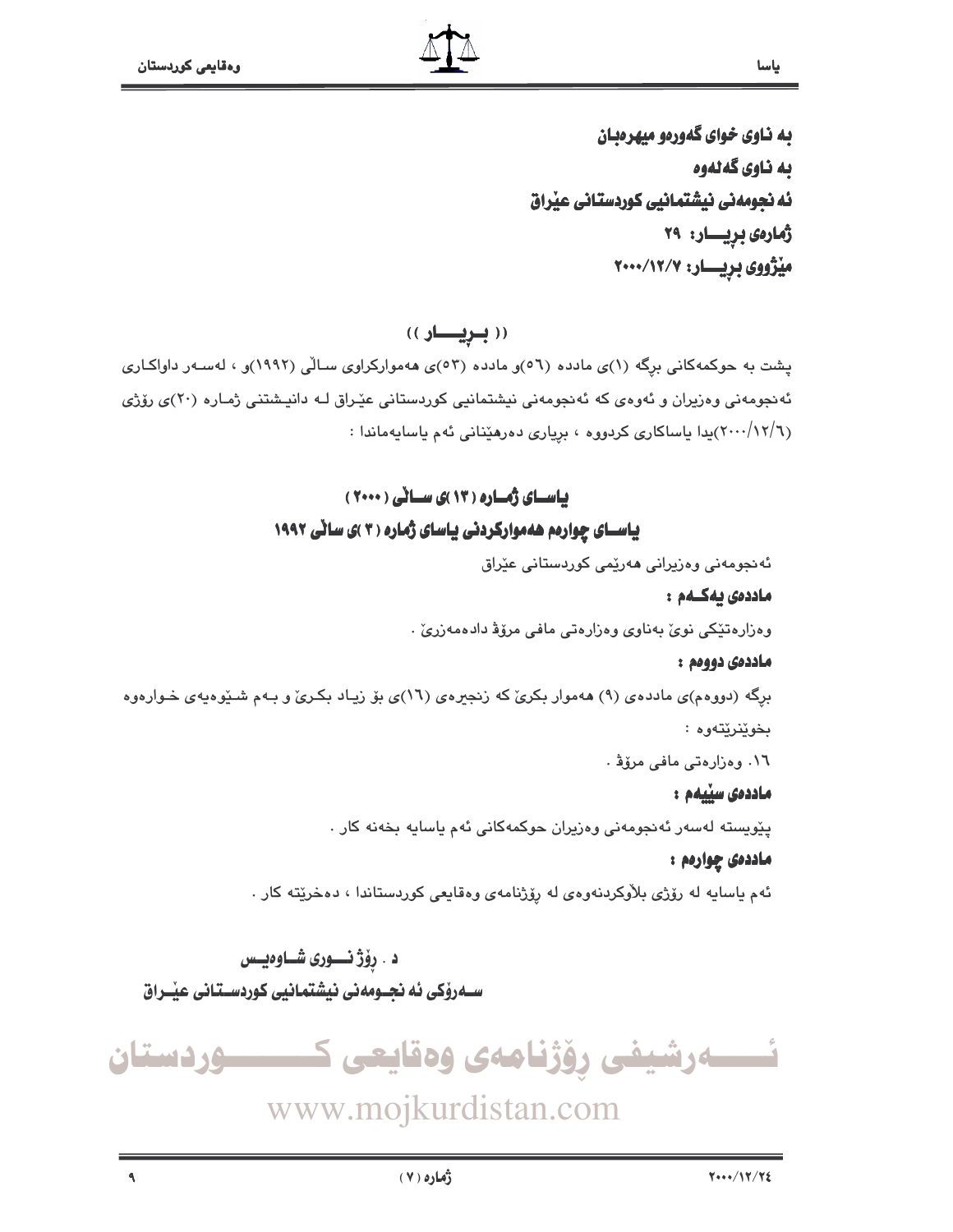بهناوی خوای بهخشندهو میهرهبان بەناوى گەنەوە ئه نجومەنى نيشتمانيى كوردستانى عيراق ژماروی دورهننان : ۳۰ رۆژى دەرھينان : ٧/٧/٠٠٠/١٢

پشت به حوکمهکانی برگه له ماددهی ( ٥٦ ) و ماددهی ( ٥٣ ) ی پاسای ژماره ( ١ ) ی ههموار کراوی سالی ( ۱۹۹۲ ) و لهسهر داواکاری ژمارهیی پاسایی ئهندامانی ئهنجومهنی نیشتمانی و ئهو پاساکاریپهش که ئەنجومەنى نيشتمانيى كوردستانى عيّراق لە دانيشتنى ژمارە ( ٢٠ ) بدا لە رۆژى ( ٢٠٠٠/١٢/٦ ) دا کردوویهتی بریاری دهرهینانی ئهم یاسایهمان دا : -

### بیاسای ژماره ( ١٤ )ی سائی ( ٢٠٠٠ ) یاسای دیوانی ریقابهی دارایی هەریمی کوردستانی عیراق

#### ماددەى يەكەم :

مەبەست لەم دەسەواژانەي خوارەوە ماناكانى بەرامبەريانە :

- ۱) <mark>م</mark>ەرێم : مەرێمى كوردستانى عێراق .
- ٢) دیوان : دیوانی ریقابهی دارایی ههریم .
- ۳) ئەنجومەن : ئەنجومەنى ريقابەي دارايى ھەرپە .
- ٤) سەرۆك : سەرۆكى دېوانى رېقابەى دارايى ھەرێم .
- ٥) دەسەلاتى ريقابە : ئەنجومەن و سەرۆكى ئەنجومەنە ، يان ھەر فەرمانبەرێكى دېوانە كە يەكى ّلەو دوانە ( اختصاص ) یکی دارایی یی دابی .

#### ماددەي دوومم :

دەسەلاتدارییك بۆ ریقابەی دارایی لە ھەرپمدا بە ناوی ( دیوانی ریقابەی دارایی ھەرپمی كوردستانی عیّراق ) دادهمەزریؒ ، کە شەخسىييەتى مەعنەوی و سەربەخۆيى دارايى و ئيدارى خۆی ھەبیؒ و بۆيشى ھەبیؒ ھەموو رەفتارێکى باسايى بۆ وەئاكام گەياندنى ئەركى سەرشانى خۆي پيادە بكات ، نوێنەرى ئەم دەسەلاتدارىيە سەرۆكەكەپەتى ، يان ئەو كەسەپە كە سەرۆك ئەو دەسەلاتەي يى دەدا .

#### ماددەى سۆيەم :

ِ ديوان به رابهړي بزاقي رزگاريخوازانهي کوردهوه يێوهندو ِ. ــوردستان مانسی چوارهم و تسبیعی و وژنیا صه ی قره قاییعی ک

سەرۆكى ديوان لەسەر يېشىنيارى سەرەك ۋەزىران و ارەزلەيدىيى ئەنچومەنى نيشتمانىي كوردستانى عێراق ، به فەرمانبەرێکى رابەرى رزگاريخوازانەي کورد دادەمّەزرىّ ، سەرۆکى ديوان يلەي وەزيريى ھەيە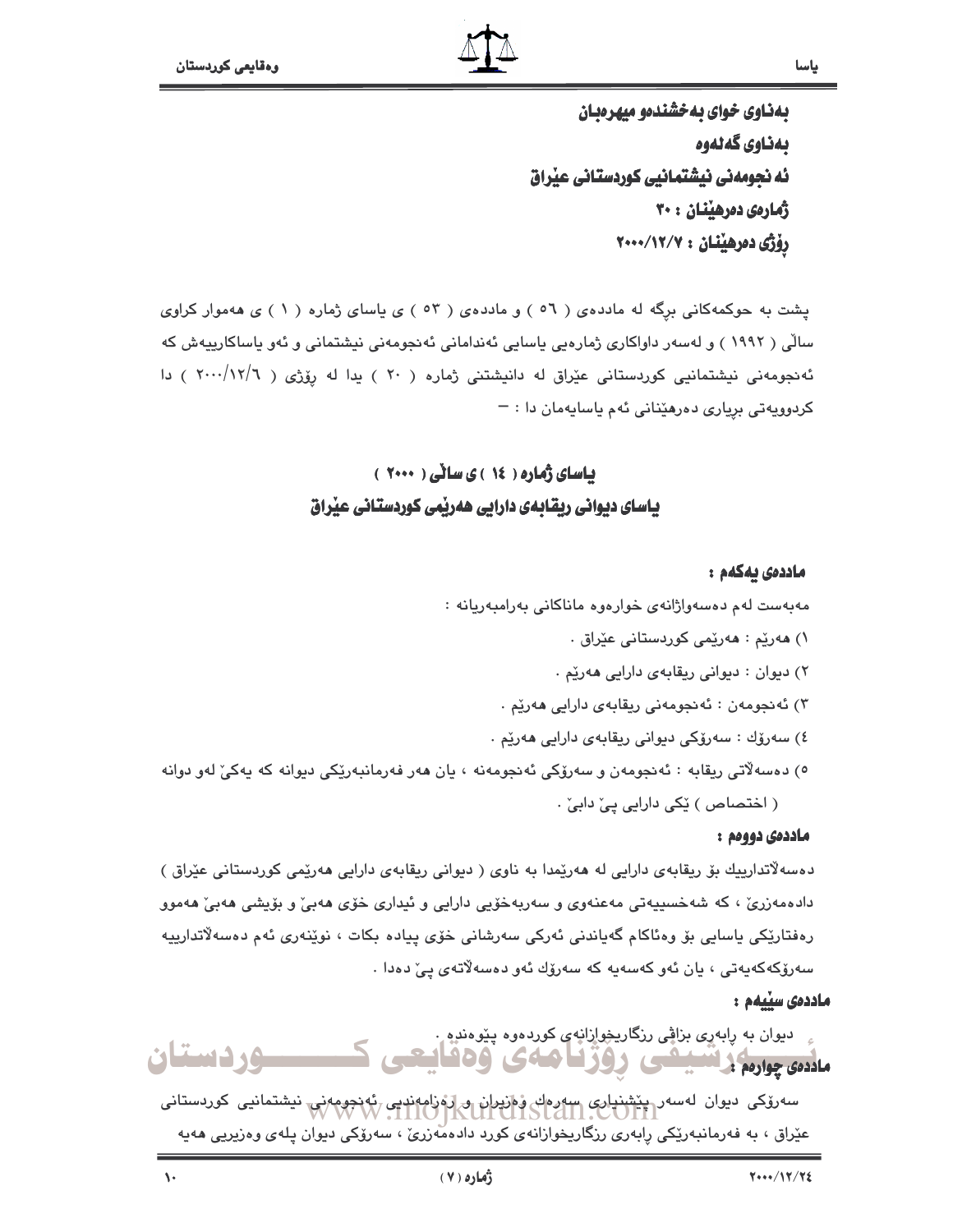و له رووي مووچهو دهرمالّهو خانهنشيني و خزمهت و تهشريفاتهوه مافي وهزيريي ههيه ٠

#### ماددەى يېنجەم :

ماوەي سەرۆكاپەتيى ئەنجومەن ( ٤ ) چوار سالّە و تازەبوونەوەشى لەباردا ھەپە بە برپارێكى ئەنجومەنى نیشتمانیی کوردستانی عیّراق ، ئەنجومەنی نیشتمانی بۆیشی ھەیە لەسەر داواکاریی سەرەك وەزیران لەو مەنسەبە ئ**يع**فاى بكات و رابەرى بزاڤى رزگاريخوازانەى گەلى كوردىش بۆى ھەيە قبولى دەست لەكار ھەلگرتنى بكات .

#### بیکهانهکانی دیوان

#### ماددەى شەشەم :

ديوان لهمانه يێك دئ :

يەكەم:

١) سەرۆكى ديوان : دەبێتە سەرۆكى ئەنجومەن .

۲) نوێنەر ( نائب ) ی سەرۆك : دەبێتە نوێنەری سەرۆکی ئەنجومەن .

۳) بەريوەبەرە گشتېپەكانى دېوان : دەبنە ئەندامانى ئەنجومەن .

دووهم :

بهرێوهبهری گشتیی کاروباری ئیداری و دارایی و یاسایی و هونهریی دیوان ، بهرێوهبهرێکی گشتی سەرۆكاپەتيى دەكا و ئەم ئەرك و فەرمانانەى دەبىؒ ٠

۱) تەيار و ئامادە كردنى خزمەتگوزاريى ئيدارى و دارايى و ياسايى بۆ ھەموو پێكھاتەكانى ديوان .

۲) ئەرك و فەرمانى ھونەرى و پيشەپى كە بۆ ئىش و كارى ريقابە پێويستن ، ھەروەھا ئەركى دۆزىينەوەي شێوازی بهرهو باشتر بردنی ریقابهکاری و زیاتر چالاك کردن و بهرز کردنهوهی ئاستی کار ههڵسوراندن ، به تەگبىر و ھاوكۆمەكى لەگەل دايەرە و بەريوەبەرييەكانى دېكەي دېواندا .

ماددەي حەوتەم :

ئەوەي بە سەرۆكى ديوان دابمەزرىّ ، دەبىّ ئەم شەرت و شروتەي ھەبىّ :

۱) دهبيٌ هاوولاتي هەرێم بێت ۖ و نشينهي هەرێم بێت .

۲) دهبیؒ بروانامهیهکی سهرهتایی زانکوّی له زانستی دارایی و ئابووری ، یا یاساییدا ههبیؒ و دوای وەرگرتنى ئەو بروانامەيەش ، ماوەيەك ، بە كردار خزمەتى ھەبىّ لە ( ١٢ ) سالٌ كەمتر نەبىّ و بۆ ھەلگرانى بروانامهی ماجستیْر له یهکیٌ لهو زانستانهدا ، له ( ١٠ ) سالٌ کهمتر نهبیٌ و بوّ ههلگرانی بروانامهی دکتۆرايش له يەكىٌ لەو زانستانەدا لە ( ٧ ) سالٌ كەمتر نەبىٌ ، يان زوتر وەزير بووبىٌ .

۲) نابيٰ به تاوانێك حوكم درابيٰ سِيفهتِي دەستپاكى يان ناوبانگى نەنگ كردِبيْ . وردستان مادەي مەشتەرلىسىگىي روزنا ھەي ۋەقايىتى ك

نوټنەرى سەرۆك و بەرتومبەرە گشتى يەكانلىش لەسەل يېشنيارى سەرۆكى ئەنجومەنى وەزيران ، بە فەرمانى رابەرى بزاڤى رزگاريخوزانەي كورد دادەمەزرێن ، بەلّام فەرمانبەرانى دىكە ، ئەوە ، سەرەكى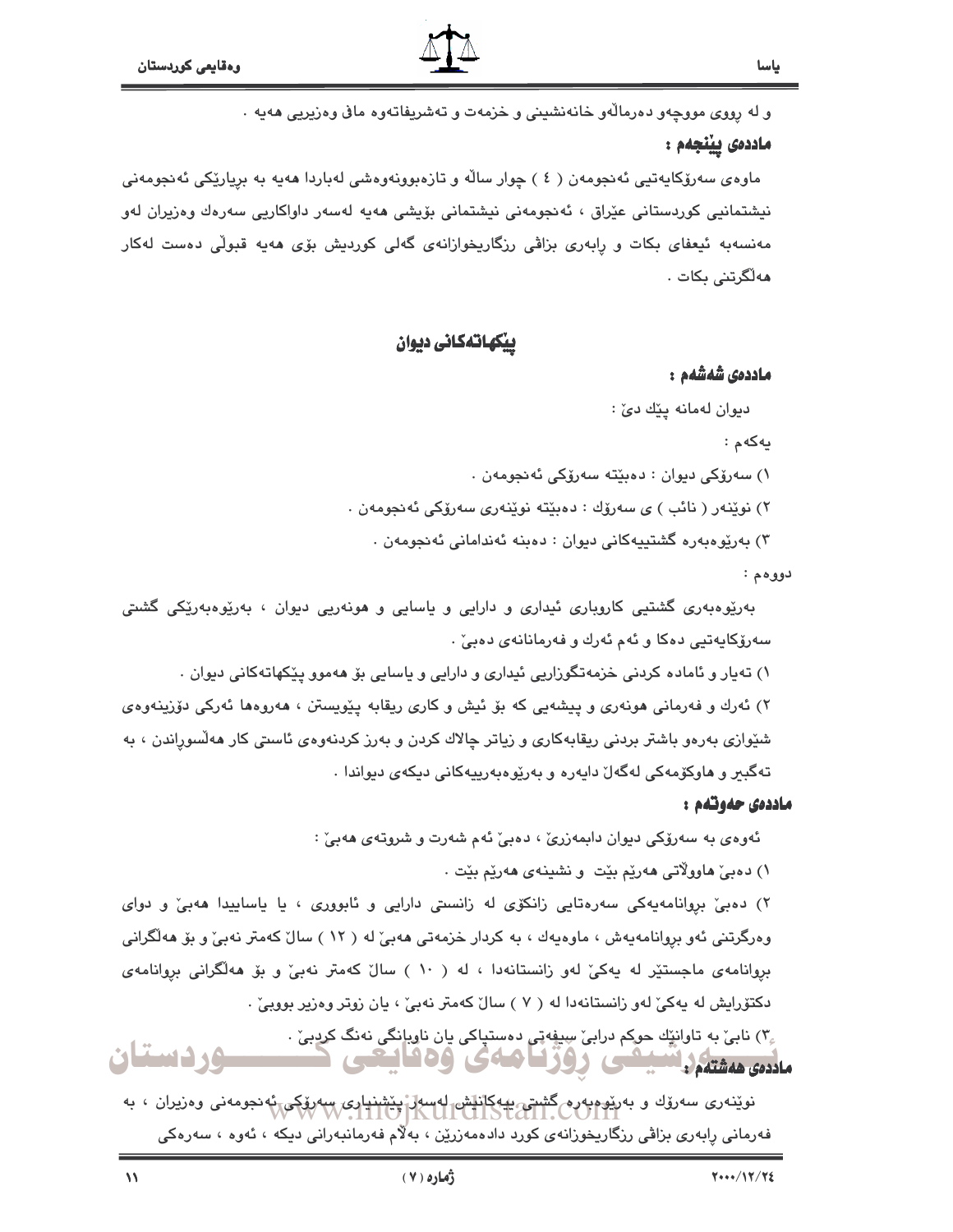ئەنجومەن ، خۆى داياندەمەزرينى .

#### ماددەى ئۆيەم :

سەرۆكى ئەنجومەن كە بەرەڧتارى رەسىمى ئەرك و ڧەرمانى ريقابەي دارايى ، بە يىّ ى حوكمەكانى ئەم ياسايه هەلدەسوورپينى ، ناشى ببە ھۆى ئەو ئەرك و فەرمانەوە تەعقيباتى ياسايى دەرھەق بكرى مەگەر بە وەرگرتنى رەزامەندىي رابەرى بزاقى رزگاريخوازانەي گەلى كورد بەلام دەرھەق بە نوێنەرى سەرۆك و بەرێوەبەرە گشتى بيەكان و فەرمانبەرەكانى دېكە ئەوە بە رەزامەندىي سەرۆكى ئەنجومەن تەعقىباتى ياسايى دەرھەق دەكرىّ ٠

#### ماددەى دەبەم :

يەكەم :

۱) نوێنەرى سەرۆك يلەى تايبەتى ھەيە ٠

۲) ئەوەي بە نوێنەرى سەرۆك دابمەزرىّ ، دەبىّ ئەم شەرت و شروتانەي تێدا ھەبىّ :

أ —– دەبئ ھاوولاتى ھەرپم بيْت و نشينەي ھەرپم بيْت ٠

ب –– دەبى بروانامەيەكى سەرەتايى زانكۆى لە زانستەكانى دارايى يا ئابوورى يان ياساييدا ھەبى و لە ئەرك و فەرمانێكيشدا پەيوەندى بە ريقابەى داراييەوە ھەبى بۆ ماوەيەك وەزيفەى ديبى لە ( ١٢ ) سالٌ كەمتر نەبىٰ ، بەلام بۆ ئەوەي بروانامەي ماجستێرى لە يەكىٰ لەو زانستانەدا ھەبىٰ ، ئەوە ئەبىٰ خزمەتى لە ( ۱۰ ) سالٌ کهمتر نهبیؒ و ئهوهش که دکتوّرای وهرگرتووه دهبیؒ خزمهتی له ( ۷ ) سالؒ کهمتر نهبیؒ ۰ ج —– نابيؒ به تاواني حوکم درابيؒ سيفهتي دهستياکي پان ناوبانگي نهنگ کردبيؒ .

دووهم :

ئەوەي بە بەرێوەبەرى گشتى دابمەزرىّ دەبىّ ئەم شەرت و شروتەي تێدا بىّ :

۱) دهبیؒ هاوولاتی هەریم بیّت و نشینهی هەریْم بیّت .

۲) دهبیٚ ، له کهمی ، بروانامهیهکی سهرهتایی زانکۆی له پسپۆرییهکدا پێوهندیی به ریقابهی داراییهوه ههبيّ ببيّ و ، دهبيّ دواي وهرگرتني بروانامهکهش له ئهرك و فهرمانێکدا پێوهنديي به ريقابهي داراپيهوه ههېئ بۆ ماوهيهك به كردار وهزيفهى ديبئ له ( ١٠ ) سالٌ كهمتر نهېێ .

#### ماددەى يازدە :

سهرۆکی دیوان و نوێنەرەکەی و بەرێوەبەرە گشتی ييەکان و کارمەندانی ریقابە و تەدقىق کردن ، خۆيان بِقِ ئَهرِك و فهرماني وهزيفهكهيان تهرخان دهكهن ، بۆشيان نيپه له كتيْب دانان و موحازەرە بەولاوە ، له دوای دەوامی رەسمیش هیچ پیشه و کاریؒ هەلّسوورێنن .

#### ماددەي دوازدە :

ءِ سەرۆكى ديوان بۆي ھەيە بەرپوپەياپەتى و بەش و ھۆپەي نوێ لە پێكھاتەكانى ديواندا بكاتەوە يان يتى روزنامەي وەئايتى **DEMENT** دایخات <del>۱۰۰۰ کی آنا</del>د

#### ماددەى سيازدە :

### www.moikurdistan.com

ئهمانهي خوارهوه دهكهونه ژێر رکێف و دهسهلاتي ريقابهيّ دارابيهوه :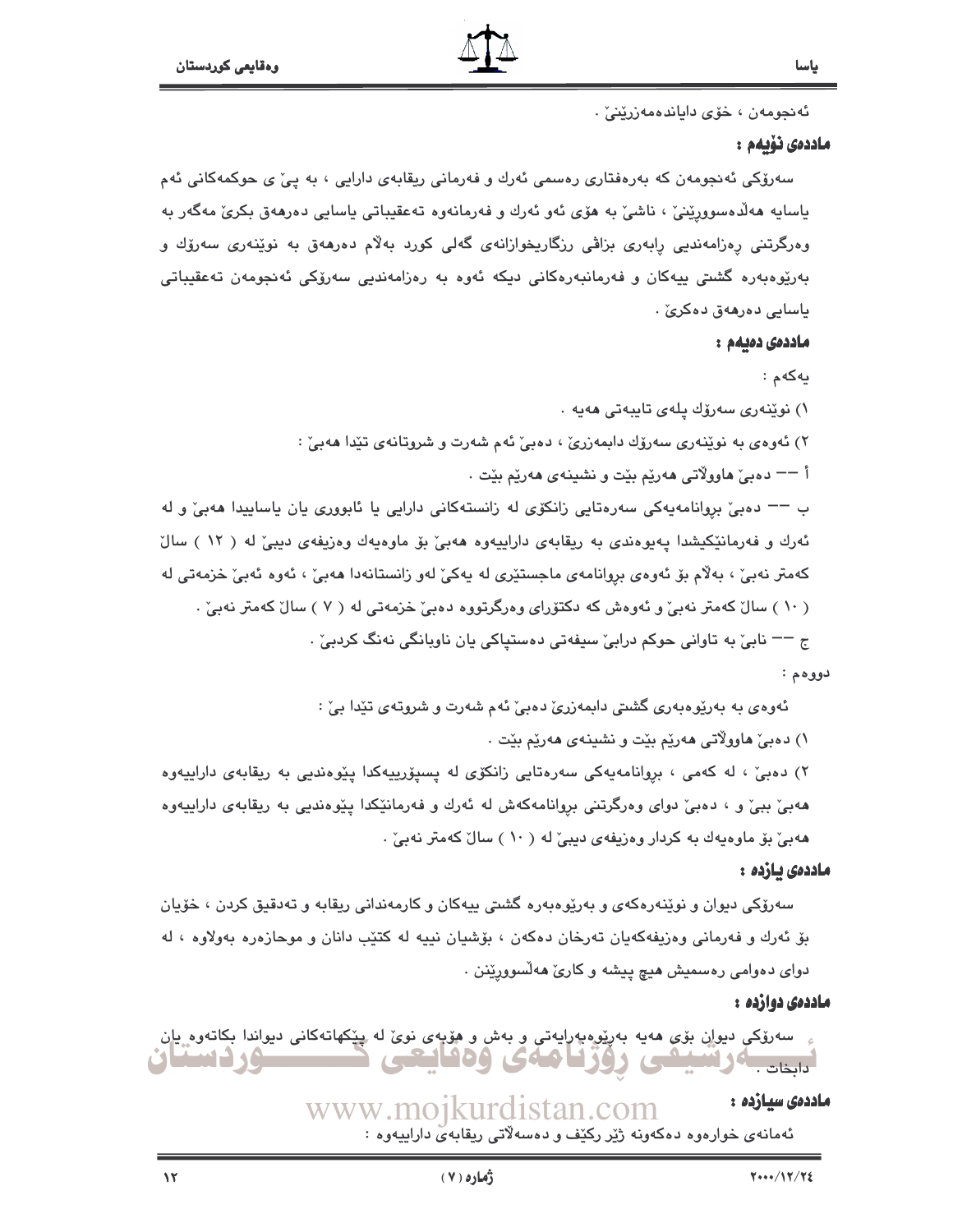- ۱) هەر دايرەيەك لە دايرەكانى ھەرپم يان ھەر لايەنپكى دېكە ، دارايى گشتى لە ريگەي جيبايە ، يا خەرج كردن ، يا پلان دانان ، يا سەپرەفە ، يا بازرگانى ، يا رەنێوھانينى شمەك يا پێشكەش كردنى خزمەت گوزارييەوە ھەلسىوورينى .
- ۲) سەندىكا و يەكێتى و كۆمەڵە و ھەيئە و رێكخراوە جەماوەرىيەكان و ھەر لايەنێكى دىكەش كە مەنفەعەتێكى گشتى لە خۆي گرتبى ْ .
- ۳) رابەری بزاڤی رزگاریخوازی گەل بۆی ھەیە ھەر لایەنێکی دیکەش کە لەم ماددەیدا ناوی ھاتبیؒ بیخاتە ژێر رکێفی ریقابهی دیوانهوه ٠

#### **ئهك و هُهرماني ديوان**

#### ماددەى چوارە :

- پهکهم : دیوان حساباتی ههموو ئهو لایهنانهی کهوتبنه ژێر رکێفی ریقابهی داراییهوه و ریقابه و تهدقیقی دهکا تا دلَّنیابیؒ لهوه که یاسا و پێرۆ و رێنماییهکان به دروستی به پیؒ ی رێِسا و ئوسول و پێودانگی کارپێکراو رێگا و شێوازی باوو بهردهست خراونهته کار و ، بۆیشی ههیه که :
- ۱) ههموو موعامهلهکانی خەرجی گشتی ( الانفاق العام ) ، به مووچه و دەرمالّه و خەلاتيشەوە فهحس و تهدقيق بکا تا له دروستييان دلّنيا بيّ .
	- ۲) دلنیابی لهوه که له ( ئیعتیمادات ) ی بهشه بودجهی خوّی زیاد نهرویشتبی .
- ۳) دلَّنیابیٌ لهوه که ئهو داراییه گشتییه لهو پێناوهدا خرابێته کار که بۆی دانراوه و ، به فێرۆ نهچوه ، یا دهست بلاوی ، یا خراپ رهفتاریی تێدا نهکراوه و ، داهات و سوودهکانیشی لەسەنگ دەدا .
- دووهم : فەحس و تەدقیق کردنی معامەلەکانی خەملاندن و ئەنجام گەپاندنی جیایە و داھاتی گشتی ، بۆ ئەوەي لە دروستيى شێوازى ئيجرائاتى كارپێكراوو سەلامەتيى جيّ بە جيّ كردنيان دڵنيابيّ .
- سێپهم : پێشکهش کردنی کۆمەکی هونەری له هەموو بوارێکی حسابکاری و ریقابەکاری و هەموو کاروبارێکی ئیداری و رێکخستنیش که پهیوهندیی پێیانهوه ههبیّ ، ههروهها له دانان و بهرچاوتر گۆرینی رێِسا و ئوسول و پێودانگی حسابکاری و ریقابهکاریِشدا هاوبهشی دهکا ٠
- چوارهم : خولي خوێندن و بهکارخستن ، بۆ فەرمانبەران و هي ديکەش رێك دەخا و ، ئەنجومەن بۆي ھەيە به ییٚ ی یاسا کاریێکراوهکان دەرمالّەشیان بداتیٚ .
- يێنجهم : ههموو لايهنيّ كهوتبێته ژێر ركێفى ريقابهى داراييهوه ، ديوان راى خۆى دەربارەى خشتهو بهیانات و راپۆرتەكانیان كە پەيوەندىيان بە ئىش و بزاۋ و بارودۆخى داراييەوە ھەبى دەردەبرى ،
- بۆيشيان روون دەكاتەوە كە تاچ رادەيێك بە پيّ ي ياسا و رێسا و ئوسولى كارپێكراوى حسابى ريك حراون و تاج راندەپەكىش لەگەل جەقىقەتى مەركەزى دارايى و ئەنجامەكانى ئەو بزاۋانەدا )

WWW.mojkurdistan.com· يەك دەكرنەوە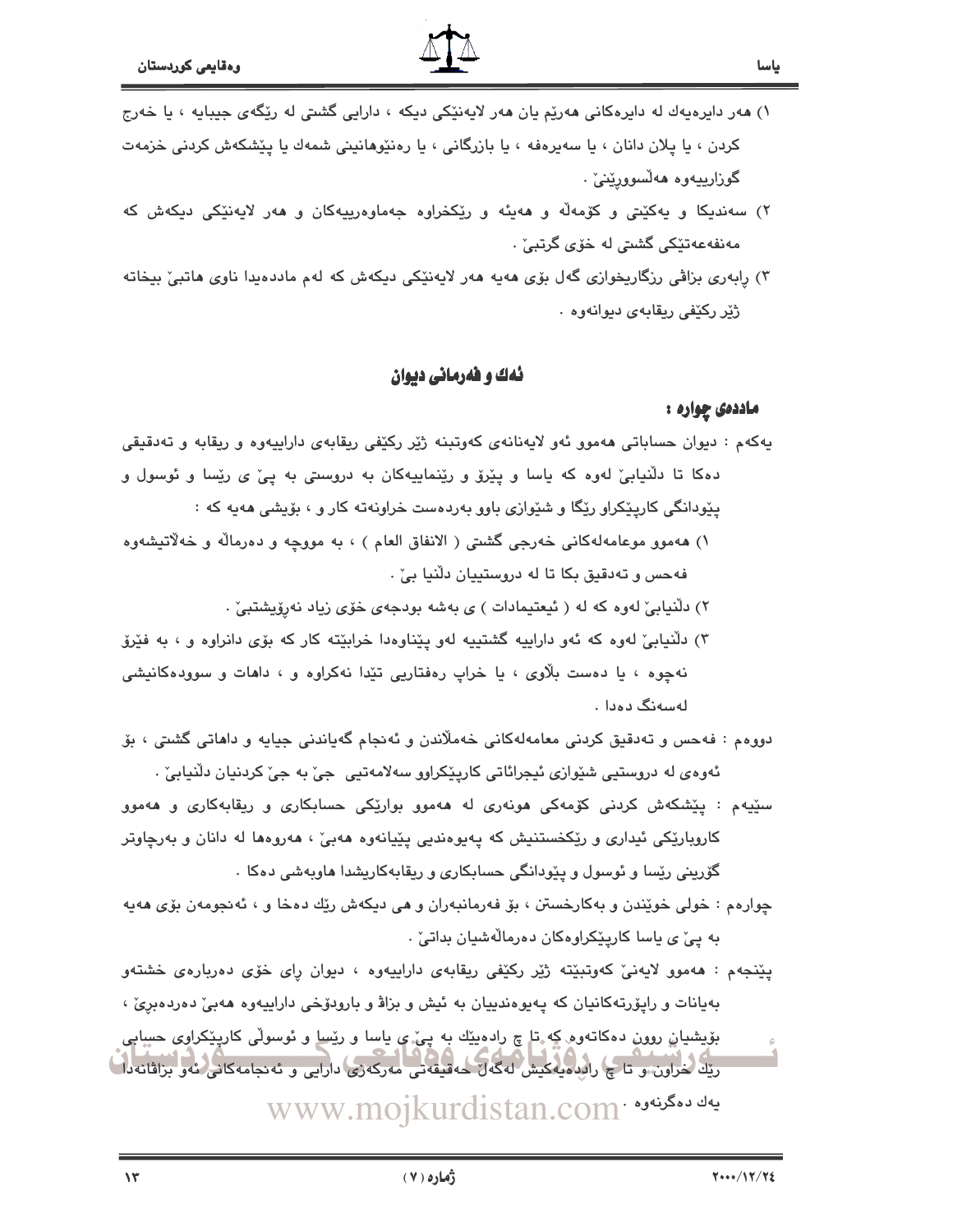- شهشهم : دیوان راپۆرتێکی ( نیو سالٌ جاریٌ ) پێشکهش به رابهری بزاڤی رزگاریخوازی گهل و سهرۆکی ئەنجومەنى نيشتمانيى و سەرۆكى ئەنجومەنى وەزيران دەكات و راى خۆى تيدا دەربارەى دۆخى دارایی و ئیداری و ئابووری بواری ریقابهی دارایی له ههریم و ئهو ئهرك و فهرمانهش كه خوّی ئەنجامى داوە دەردەبرىؒ ٠
- حەوتەم : ديوان مافى ئەوەي ھەيە ھەموو بەلگەنامە و ئيزبارە و معامەلە و كاغەزىّ يـێوەندىيان بە كاروبارى ریقابهی دارایی ناشکرا و نهینیشهوه ههبی ، ببینی ، تهنها ئهوه نهبی که رابهری بزاشی رزگاریخوازی ، لهسهر یێشنیازی سهرهك وهزیران وهلای دهخا ٠

ماددەى يازدەم :

رابەرى بزاڤى رزگاريخوازى كورد بۆي ھەيە ھەموو ، يا ھەندىٰ مەسەلە و بەلگەنامەي نھێنى كە خۆي بە زەروورى بزانىؒ ، يا بۆ ئاسايشى نەتەوەيى گرنگ بىؒ ، لە حوكمى مادە ( ١٤ ) ى ئەم ياسايەى ببوێرىؒ .

#### کاره تاییهت و دهسه لاتهکانی نه نحومهن

#### ماددەى شازدەم :

يەكەم : ئەنجومەن بۆي ھەيە ئەم دەرمالانە بدات بە فەرمانبەرانى ديوان :

- ۱) دهرمالهی ریقابه له ( ۲۵۰٪ ) دوو سهد و پهنجا له سهدی مووچهی فهرمانبهر نهترازیّ .
- ۲) دهرمالهی گواستنهوه و مهترسی و کاروباری تایبهت که له ( ۱۰۰ ٪ ) سهد و یهنجا لهسهدی مووچەي فەرمانبەر نەترازى .
- ۳) هەر فەرمانبەرێِکى دىيوان کە نيشانەي لێهاتوپيەکى بالای پێوە ديار بىٚ ، يان کوششێکى لە رادەی خۆ بەدەرى بەخەرج دابى و ئەنجومەن بۆى ئېقرار كردېي ، ئەوە قېدەمێكى بۆ مەبەستى عەلاوە و تەرفيم لە ( يەك سالٌ ) رياتر نەبىؒ ، يىؒ دەدرىؒ ٠
- دووهم : ئيقرار كردني پيلان و بنچينهکاني ئيش کردن لهناو ديوان و ئيقرار کردني شێوازهکاني جيّ به جيّ كردنيان .

سێپهم : دیار کردنی چوار چێوهی ئیش و کاری بهرێوهبهری و دایرهکانی دیوان و رێساکانی رێِکخستنیان

چوارەم : ئامادە كردنى پرۆژەي بودجەي سالانەي ديوان و گفتۆگۆ لەسەر كردنى لەگەل وەزارەتى دارايى و ئابووريدا بۆ ئەوەي بخرێتە ناو بودجەي گشتيى ھەرێمەوە ٠

پێنجهم : لَيْکَوْلَيْنَهُوهِي ههموو ئهو رايۆرت و بابهتانهی که له لايهن رابهري بزاڤي رزگاريخواز و سهرۆکي ئەنجومەنى نيشتمانى و سەرۆكى ئەنجومەنى وەزيران و سەرۆكى ديوانەوە دەخرێتە بەردەمى ، هەروەھا لە بارەشيانەوە ، بږيار و ئامۆژگارى و ئىجرائاتى زەروور دەست دەداتىٚ .

۔ دشیفی روّژنامەی وەقايعی كـــــــــوردستان www.mojkurdistan.com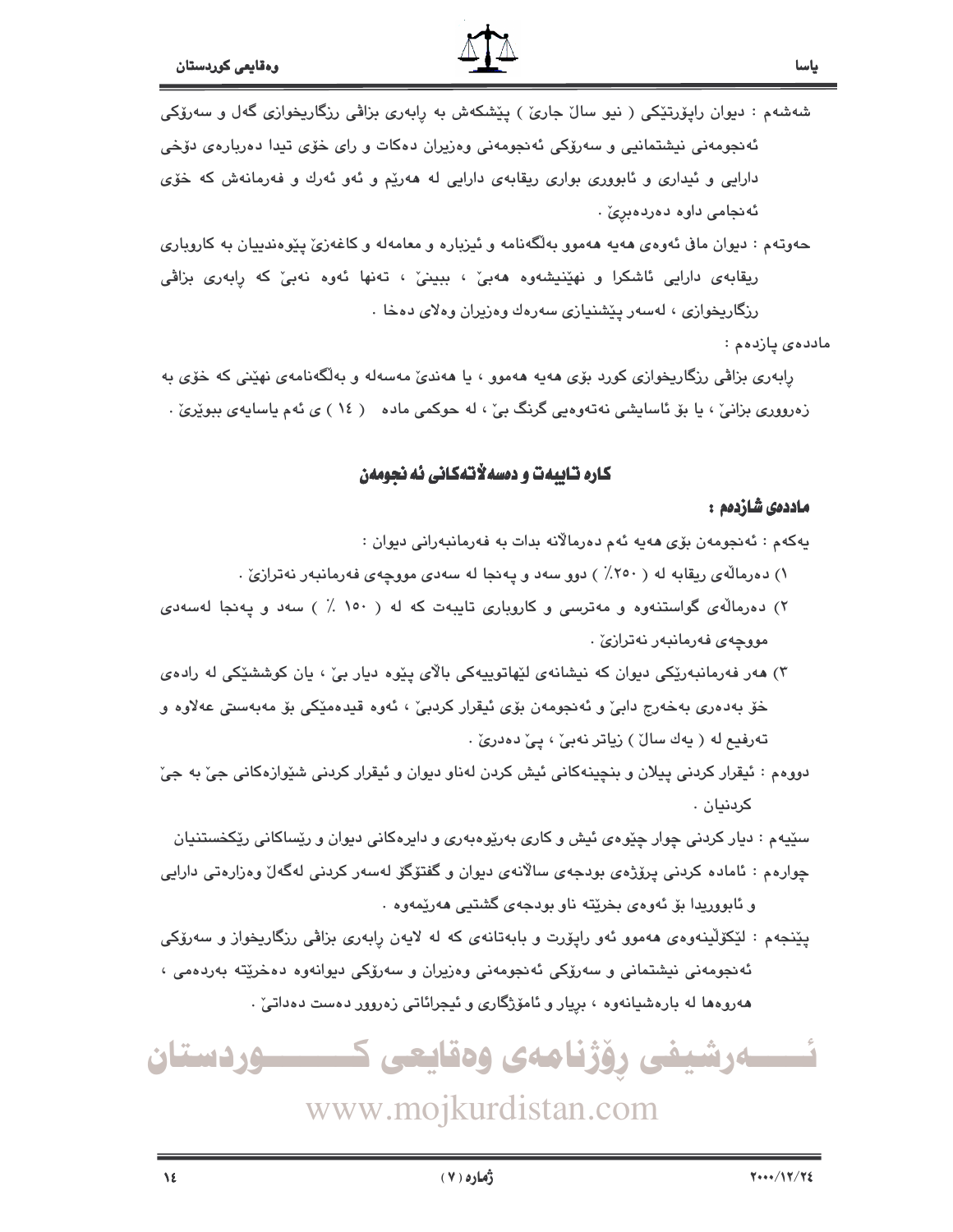

#### دەسەلاتەكان سەرۆك

#### ماددەى حەقدە :

ياسا

سەرۆك ئەم دەسەلاّتانەشى ھەيە ، لەوانەي كە لەگەلْ مادەي ( ١٥ ) يازدەي ئەم ياسايەدا ھاودژ نابن

- يەكەم : سەرۆك بۆى ھەيە ھەر لايەنىؒ كەوتبێتە ژێر ركێڤى ريقابەى داراييەوە بانگى بكات لە کۆبوونەوەکانى ئەنجومەندا بەشدار بىّ لەو شتانەدا کە پێوەندىي پێوەي ھەپە ٠
- دووهم : سەرۆك لە كاتى زەرووردا بۆى ھەيە ، چۆن خۆى بيەوئ فەرمانبەرانى ھەرێم و شارەزايان و پسیۆران و خاوهن توانستان له ئیش و کاری ریقابهی داراییدا بهشدار بکات و ، له کوبوونهوهکانی ئەنجومەنيشدا بەشداريان بكا بە بىؒ ئەوەي ماڧى دەگدانيان ھەبیؒ بۆ ئەمەش خەلاتى تايبەتييان ییؒ دەبەخشىؒ ٠

سێڀەم : سەرۆك ، يان ئەنجومەن ، ھەر كاتىٚ كاروبارى ريقابە پێويست بكا بۆى ھەيە فەرمان بدا دەست بکریّ به پشکنین و تهدقیق کردنی مهسهله و کاروباری دارایی .

- چوارهم : سهرۆك بۆى هەيە داواى ئەم شتانەى خوارەوە لە وەزيرى يەيوەنديدار يان لە ھەر لايەنىْ بە وەزارەتەۋە نەبەسترابى ، بكات :
- ۱) فەرمانبەرى سەرپێچيكار ھەوالّەي ليژنەي بەزەپىتى بكا ، يان بە پىٌ ى دەسەلاتى خۆى سزايەكى گونجاوی بدا ٠
- ۲) لهو مهسهلانهدا که لێیێڇانهوهي تێدا ئهنجام دراوه ، ههر زیانیٚ بههۆی سهریێڇی فهرمانبهرهوه له دايرەكەي كەوتبى ، يێى بېژێرى .
- ۳) له دادگا يێوهنديدارهکان دهعوای دژ به سهرپێچيی دارايی بکاتهوه و به دوويدا بچیّ و ديوانيش دهبیّ هەر مەعلومات و گەواھىيەكى لەو سەرپێچييانەوە بەدەستەوە بىّ بيدا بەلايەنى يەيوەنديدار .
- ٤) مەسەلەي جەرىمەي دارايى كە ئاشكرا دەكرىّ دەبىّ بىدا بە سەرۆكايەتى داواكارى گشتى ( الادعاو العام ) ی هەریم بۆ ئەوەی دەعوای گشتیی لە دژ دەست ییّ بکا ٠

#### ماددەى ھەژدە :

ئهگەر ناكۆكييەك كەوتە نێوان ديوان و لايەنىؒ كە كەوتبێتە ژێر ركێفى ريقابەى داراييەوە ، خۆيان پەكسەر بۆيان پەكلانەكراوە ، ئەوە بەو بارەدا ، سەرۆكى ديوان بۆى ھەيە ، تەواوى بابەتەكە بخاتە بهردهست رابهري بزاقمي رزگاريخواز و ، برياريش ، برياري ئهوه و دهېږدرێتهوه ٠

#### ماددەى ئۆزدە :

ئهم ئوسولٌ و رەفتارانەی خوارەوە بە سەرپێچى كردنى ئەم ياسايە دادەنرێت .

۱) ئیلتیزام نهکردن به یاسا و پیرق و رینمایی و بهیاناتی داراییهوه .

- ۲٫) پشتگوێ خستن یا کهمتهرخهمی که دهبیّته هوّی بهفییرودانی دارایی گشتی یان زیاد بوونی ئەرل و **نور دستان** مەسرەف (كلفە.) يان رياد بوونى خەرج يان بزر بوون يا فەوتان .)
- ۳) وهلام نهدانهوه ی نامهکانې دېوان <sub>کا</sub>يان ېې گوای نهکردان تنيپينييهکانې <sub>ژر</sub>پاڼ پواخستنی وهلامهکان پتر لهو ماوهيهي که بۆي دانراوه به بيّ ئهوهي هيچ مهعزهرهتَّيِّك ههبيّ .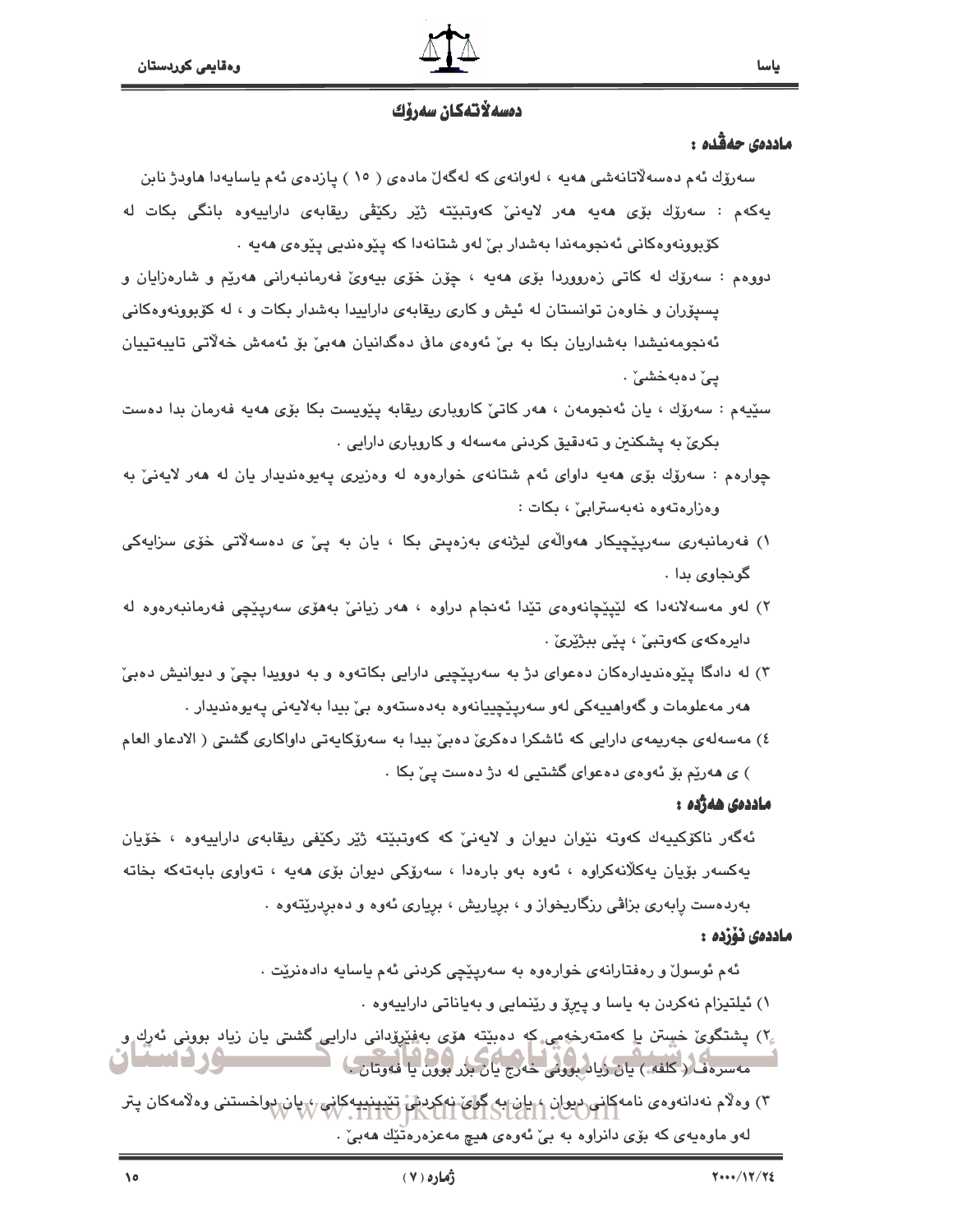٤) شاردنهوهي کاري سهريێڃي ، پان دواخستني ئاگادار کردنهوهي ديوان له رهفتاري سهريێڃي .

- ٥) بەكار نەخستنى دەسەلاتى ياسايى و ئيدارى بۆ وەستاندنى پىّ لىّ راكێشانى رەڧتارى سەرپێچى و بەربركردنى سەرپێچيكاران .
- ٦) جيّ به جيّ نهکردني ئهو برِيار و رێنماييانهي له دهسهلاتي ريقابهي داراييهوه به پيّ ي حوکمهکاني ئهم ياسايه دەردەچن .

#### حوكمه كۆتابيەكان

#### ماددەى بېستەم :

ياسا

فهرمانبهرانی دیوان ، له رووی دامهزراندن و گواستنهوه و تهرفیعهوه دهکهونه ژێر حوکمی یاسای خزمەتى مەدەنى و ياساي ميلاك و ياساي بەزەپتىي فەرمانبەرانى دەولەت كە لەگەل حوكمەكانى ئەم ياسايەدا پێچەوانە نەبىٚ ٠

#### ماددهی بیست و یهك :

ئەرك و فەرمان و ( ئىختىصاصى ) بەرپوەبەرايەتىيەكانى دىوان بە يێرۆ ديار دەكرىؒ ٠

#### ماددهی بیست و دوو :

سەرۆك بۆي ھەيە ، بە رەزامەندى ئەنجومەن ، رێنمايى پێويست بۆ ئاسانكردنى سەپاندنى حوكمەكانى ئەم ياسايە دەربھێنىٚ ٠

#### ماددهی بیست و سی :

هەر دەقى ييچەوانەي حوكمەكانى ئەم ياسايە بيت ، كارى يى ناكرى .

#### ماددهی بیست و چوار :

ئەنجومەنى وەزيران پێويستە حوكمەكانى ئەم ياسايە بخەنە كار .

#### ماددهی بیست و پیننج :

ئهم باسايه له رۆژى بلاو كردنهوهى له وەقايعى كوردستاندا ، دەخريته كار .

د . رؤژ نسوری شــاوەيــس ســــدروّکی نه نجـــومه نی نیشتمــانیی کوردســتـانی عیـــراق

ئــــــەرشيفى رۆژنامەى وەقايعى كــــــــــوردستان

www.mojkurdistan.com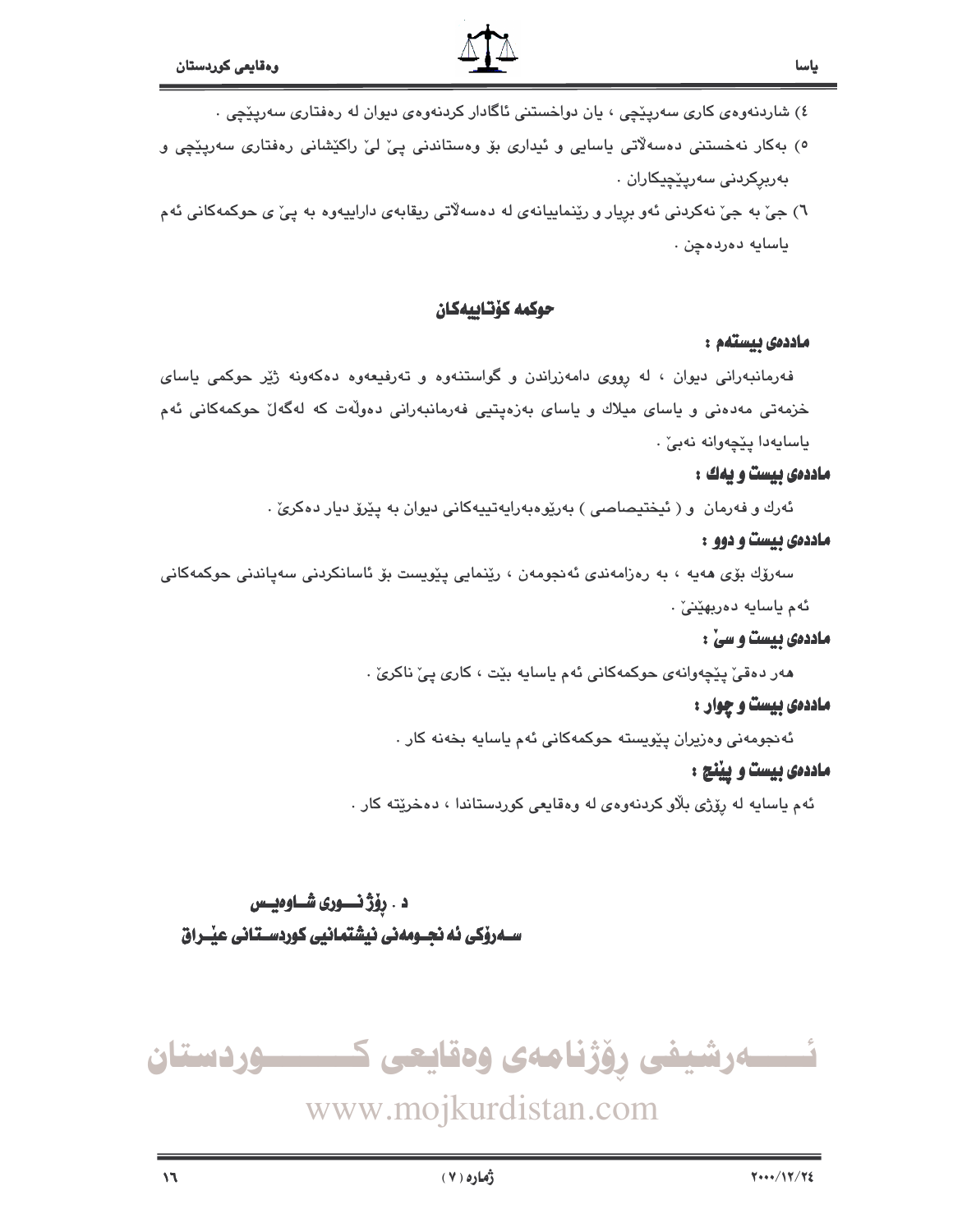يسم الله الرحمن الرحيم بإسم الشعب الجلس الوطنى لكوردستان العراق رقم القسرار: ٢٨ تأريخ القرار: ٢٠٠٠/١١/٢٥

(( فسواد ))

بنساءا على مسا شرعه المجلس الوطني لكسوردستان العراق بجلسته المرقمة (١٩) والمنعقسة بتأريــخ ٢٠٠٠/١١/٢٣ ، أســتناداً الى حكم الفقـرة (١) من المــادة (٥٦) من القانــون رقـم (١) لـسنة (١٩٩٢) المعـدل وللصلاحيــة المخولــة لنا بموجب الفقـرة (٣) من المــادة الثانيــة من القانــون رقم (١٠) لـسنة (١٩٩٧) قبررنا اصدار القانبون الأتي :

#### قانسون رقم (١٢) لسنة (٢٠٠٠) فانسون نقابة الأقتصاديين لأقليم كوردستان العسراق

#### المادة الأولسي :

يقصد بالعبارات التالية المعاني المبينة أزاءها:

الاقليم : أقليم كوردستان العراق .

النقابة : نقابة الأقتصاديين .

المجلس : مجلس النقابة .

النقيب : نقيب الأقتصاديين .

الأقتصادي : كل عضو في النقابة حاصل على شهادة لاتقل عن بكالوريوس في العلوم الأقتصادية أو ما يعادلها . مزاولة المهنة : ممارسة المهنة المعنية بموجب أحكام مزاولة المهنة .

### الفصل الأول (( التأسيس والأهـداف )) التناسيس

#### المادة الثانية :

١. تؤسس بموجب هـذا القانون نقابة باسم نقابة الأقتـصاديين في الأقلـيم تتمتـم بالشخـصية المعنويـة ولهـا أستقلال مالي وأداري ويكون مقرها في أربيل عاصمة الأقليم ولها أن تفتح فروعا في مراكز محافظات الأقليم . ٢. تشكل هيئة تحضيرية من عـدد لايقـل عـن (١٥) أقتـصاديا ويموافقـة وزارة الماليـة والأقتـصاد للأعـــداد للمؤتمر العام والأشراف على الأنتخابات العامة خلال مدة لاتزيد على ثلاثة أشهر . وردستان اللطائفة وتسبيقي ووزيا ماءي ودفايتي

تهدف النقابة الى تحقيق ما يلي :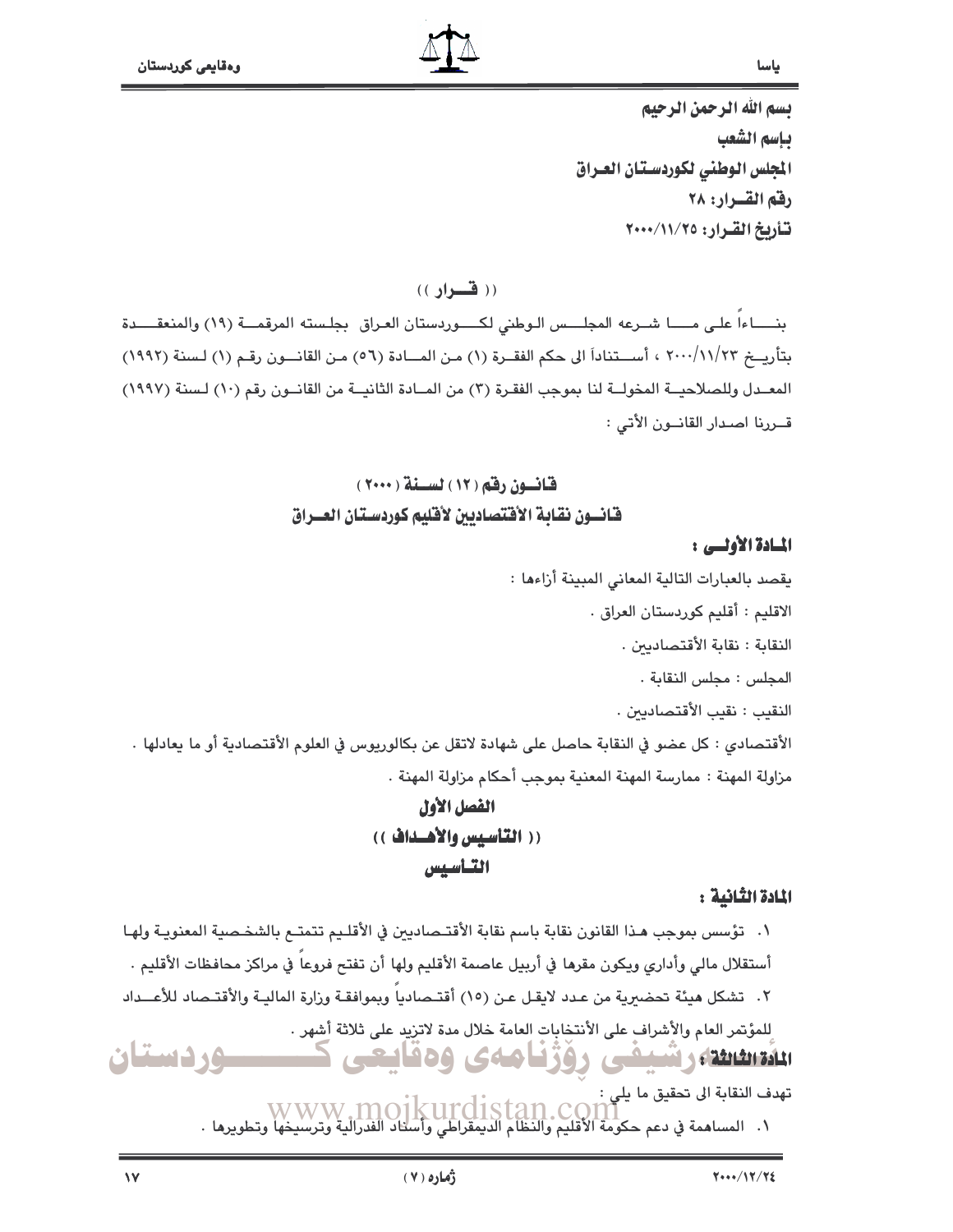٢. رفع المستوى المهني والعلمي والأجتماعي والصحى لأعضائها .

٣. السعى لتيسير سبل العمل المناسب للأعضاء .

٤. تنظيم علاقات الأعضاء مع بعضهم ومع الجهات الحكومية والأهلية في الأقليم والدفاع عن حقوقهم .

٥. التعاون مع الهيئات والمؤسسات والجمعيات والنقابات الأخرى داخل الأقليم التي تتفق أهدافها مع أهـداف النقاية .

٦. ضمان مسقبل الأعضاء في حالات المرض والشيخوخة والعجز .

٧. تنشيط البحث العلمي وتشجيعه للمساهمة في التنمية الأقتصادية وأعمار كوردستان .

#### ((الأنتماء والعضوية ))

#### المادة الرابعة :

يشترط في العضو أن يكون :

٠١. من مواطني الأقليم أو مقيما فيه ٠

٢. غير محكوم عليه بجناية غير سياسية أو جنحة مخلة بالشرف.

٣. حاصلاً على شهادة لاتقل عن بكالوريوس في العلوم الأقتصادية أو ما يعادلها .

#### المادة الخامسة :

١. يكون الأنتماء الى النقابة بطلب تحريري يقدم الى النقيب مرفقاً بالوثائق اللازمة .

- ٢. يعرض طلب الأنتماء على المجلس خـلال (١٥) خمسة عـشر يومـا مـن تـأريخ تـسجيله في النقابـة وعلـى المجلس البت فيه خلال هذه المدة ، وعند أنقضائها دون البت فيه يعتبر مقبولا .
- ٢. للمجلس رفض طلب الأنتماء بقرار مسبب ولصاحب الطلب أن يطعن فيه لدى محكمة تمييز الأقليم خـلال (٣٠) ثلاثين يوماً من تأريخ التبلغ ويكون قرار المحكمة باتاً .

#### المادة السادسة :

٠. يكون بدل الأنتماء الى النقابة العضو (٣٠) ثلاثين دينارا .

٢. يكون بدل الأشتراك السنوى (٢٠) عشرين دينارا ويدفع في موعد لايتجاوز شـهر شـباط مـن كـل سـنة وأذا تأخر العـضو عـن الـدفـع في الموعـد المحـدد فيغـرم (٥٠٪) مـن بـدل الأشـتراك وأذا تـأخر عـن الـدفـع لـسنتين متتاليتين دون عذر مشروع يشطب أسمه من سجل الأعضاء.

٣. يمنع من مزاولة المهنة من لم يسدد الأشتراك السنوى .

#### المادة السابعة :

٠. لايجوز مزاولة المهنة لغير أعضاء النقابة الذين أوفوا بالتزاماتهم بموجب القانون .

٢. على الدوائر الرسمية وشبه الرسمية أرسال صورة من أمر تعيين أو تشغيل الأقتصاديين للنقابة .

#### المادة الثامنة :

تىقىدىن نەرشىفى رۆژنامەي ۋەقايچى ك **ور دستان** 

يجوز قبول الأشخاص المبينين أدناه بصفة مشاركين للاستفادة من خبرتهم أو للافادة من فعاليات النقابة : ١. الأقتصاديون الأجانب اللَّهيْمَوْنَ وْلْكُوْرُوالْمْتَانْ الْعَرَاقْ هُمْلْ لَتَوْفَلْ فَيَهْلاَشْرُوط المادة الرابعة .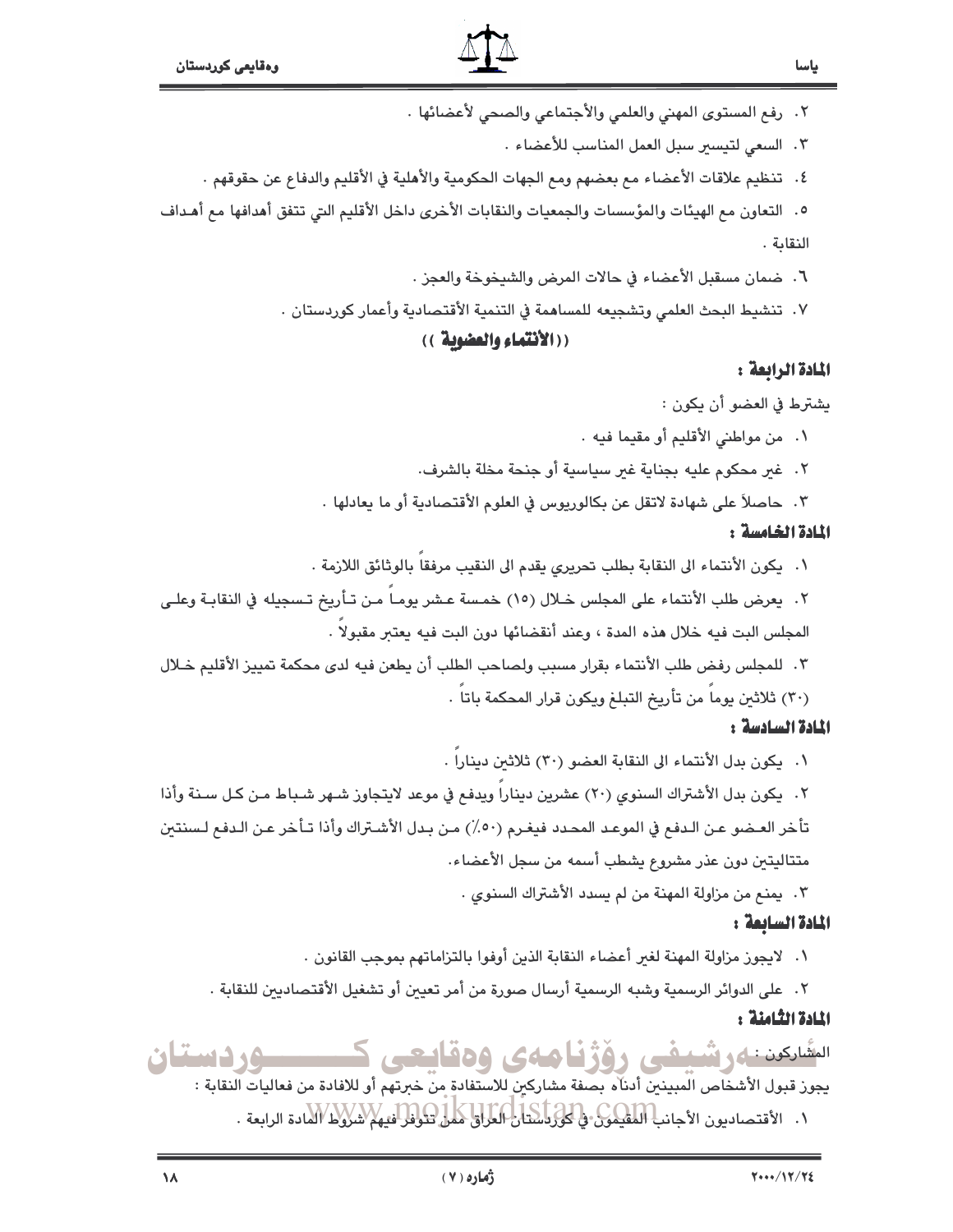

٢. حملة الشهادات العالية المشتغلين في الأمـور الأقتـصادية أو الماليـة أو التجاريـة لمـدة لا تقـل عـن خمـس

سنوات بشهادة حكومية أو شركة مساهمة أو ذات مسؤولية محدودة على أن تتوفر فيهم شروط الأهلية .

#### المادة التاسعة :

يجوز بقرار من مجلس النقابة قبول المؤسسات والهيئات والمنـشات الأقتـصادية والـصناعية والتجاريـة والزراعيـة والمالية والأدارية أعضاء فخريين (شرف) مقابل بدلات مشاركة رمزية تحديد في كل حالة من قبل مجلس النقابة . المادة العاشرة :

لا يحق للمشاركين والأعضاء الفخريين حضور أجتماعات الهيئة العامة أو الترشيح لعضوية مجلس النقابة . المادة الحادية عشرة :

يفقد العضو صفة العضوية في الحالات التالية :

- أ. الوفاة .
- ب. الأستقالة .
- ج. أنتفاء أحد شروط العضوية فيه ويقرار من المجلس .

### الفصل الثانى

#### (( التشكيلات ))

#### المادة الثانية عشرة :

تتشكل النقابة من :

- ٠. الهيئة العامة .
- ٢. مجلس النقابة .
- ٢. لحنة الأنضباط.
- ٤. فروع النقابة في المحافظات .

#### المادة الثالثة عشرة :

- ١. تتألف الهيئة العامة من جميع اعضاء النقابة أو المندوبين الذين أوفـوا بالتزامـاتهم بموجـب هـذا القـانون وتعتبر أعلى سلطة فيها وتعقد فى مركز النقابة أجتماعاً عامـاً أعتيـاداً كـل ثـلاث سـنوات مـن تـأريخ أجـراء الأنتخابات بقرار من المجلس ودعوة من النقيب لأنتخاب النقيب وثمانيـة اعـضاء وعـضوين احتيـاط لأشـغال عضوية المجلس ويتم النصاب بحضور أكثرية الأعضاء المسجلين أو المندويين وعند عدم أكتمـال النـصاب تجرى الأنتخابات بعد خمسة عشر يوماً من الأجتماع الأول في الوقت والمكان المحددين ويعتبر النصاب كاملاً بحضور ثلث الأعضاء أو المندوبين ويعكسه يعتبر المجلس السابق مستمرا لدورة أخرى.
- ٢. في حالة زيادة عدد أعضاء النقابة عن (٥٠٠) خمسمائة عضو يجري الأنتخاب عن طريق المندوبين وتحدد نسبة التمثيل من قبل المجلس أو من يقوم مقامه وبضمنهم أعضاء مجلس النقابة .

المائ<mark>ة الرابعة عشرة : مشرق : مشرق في العناء التار</mark>يخ والتاريخ المناسب المستقبل .<br>١. يجوز دعوة الهيئة العامة لأختماع غير أعتيادي أذا أرتأى ثلث أعضاء الهيئة العامة أو بقرار من المجلس يبين فيه الأسباب الموجلة[العلق] لأجلناكم وعلى[المكلس] علىإنش[ال[المسلا|الـلاعوة|لمسب الأصبول وأن يعين <u>. موعد الأجتماع خلال مدة شهر من تأريخ تسجيل الطلب .</u>

**6 د دستان**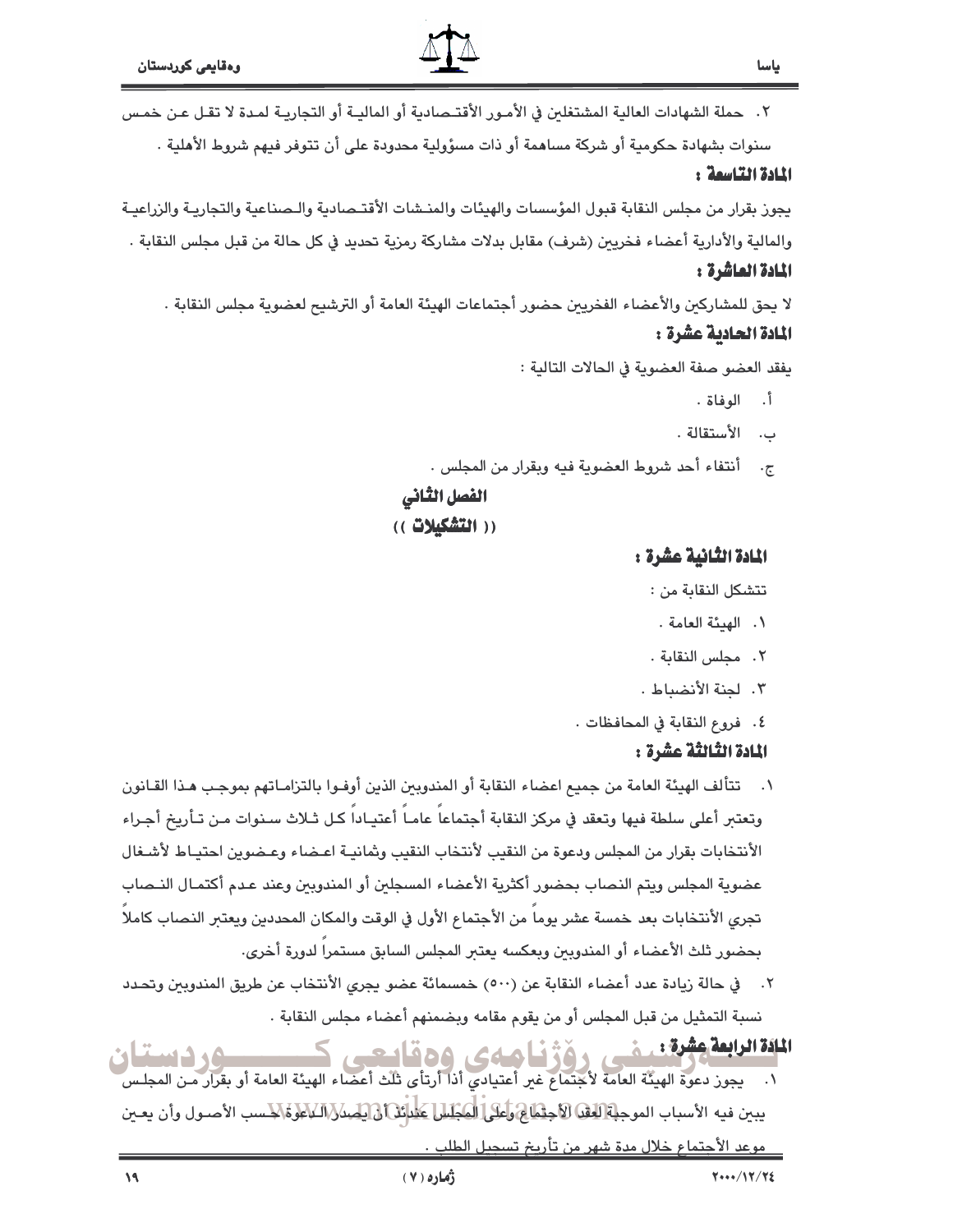٢. لايجوز للهيئة العامة البحث في غير القضايا التي عقد الأجتماع من اجلها مالم تكن مرتبطة بهـا أو متفرعـة عنها .

#### المادة الخامسة عشرة :

- ١. لايتم نصاب الهيئة العامة في الأجتماع مالم تحضر الأكثرية المطلقة لأعـضاء النقابـة واذا لم يـتم النـصاب تجتمع الهيئة العامة بعد خمسة عشر يوما من الموعد المقرر في نفس الوقت والمكان المحددين ويعتبر النصاب حاصلا بحضور ثلث الأعضاء وعندئذ تصدر القرارات باغلبية اصىوات الحاضرين وعند تساوى الأصىوات يرجح الجانب الذي صوت له النقيب .
	- ٢. لايجوز للعضو الأشتراك في أجتماعات الهيئة العامة أذا كان محروما من مزاولة المهنة .

#### المادة السادسة عشرة :

الهيئة العامة أعلى سلطة في النقابة ولها الصلاحيات من مزاولة التالية :

- ١. أنتخاب النقيب وشانية أعضاء وعضوين أحتياط لأشغال عضوية المجلس .
	- ٢. تصديق الميزانية والحسابات الختامية والتقرير المالى .
		- مناقشة التقرير الأدالاري وأتخاذ القرارات حولها .  $\cdot$   $\mathsf{r}$
	- ٤. أقرار الأقتراحات بشأن تعديل القانون وأقرار لوائح الأنظمة وتعديلاتها ٠

### المادة السابعة عشرة :

يتألف مجلس النقابة من :

- ٠١ النقيب : ويشترط فيه أن يكون له ممارسة فعلية لا تقل عن عشر سنوات .
- ٢. اعضاء المجلس: ويشترط فيهم أن يكون لهم مارسة فعلية الاتقل عن سبع سنوات .
- ٢. ينتخب المجلس بـالأقتراع الـسري مـن بـين اعـضائه نائبـاً للنقيـب وسـكرتيراً ومـسؤولاً للماليـة وتحـدد صلاحياتهم بالنظام الداخلى .
- ٤. يعقد المجلس جلساته الأعتيادية مرة واحدة في الشهر على الأقل كما يجوز له عقد جلـسات غـير أعتياديـة بدعوة من النقيب أو بطلب ثلث أعضائه .

#### المادة الثامنة عشرة :

- ١. يتم النصاب في المجلس بحضور اكثرية الأعضاء وتصدر القرارات باغلبية أصوات الحاضرين عند تساويها يرجح الجانب الذي صوت له النقيب .
- ٢. اذا شغر مركز النقيب لأي سبب كان يحل محله نائبه أو السكرتير أذا كان مركـز النائـب شـاغرا علـي أن لاتقل المدة المتبقية للدورة عن سنة كاملة .
- ٢. أذا شغرت مناصب أكثرية أعضاء المجلس فعلى المجلس دعوة الهيئة العامة للأجتماع لإنتخاب من يملؤها وبنفس الطريقة المبينة في هذا القانون على أن لاتقل المدة المتبقية للدورة عن سنة كاملة .

بىندىسەمشۇرىقى رۆژنامەي ۋەقايىتى ك **-16 د دستان** يعتبر عضو المجلس مستقيلاً اذا تغيب عن حضور ثلاث جلساتٍ متتالية أو خمس جلـسات متفرقـة خـلال الـسنة www.mojkurdistan.com بدون عذر مشروع .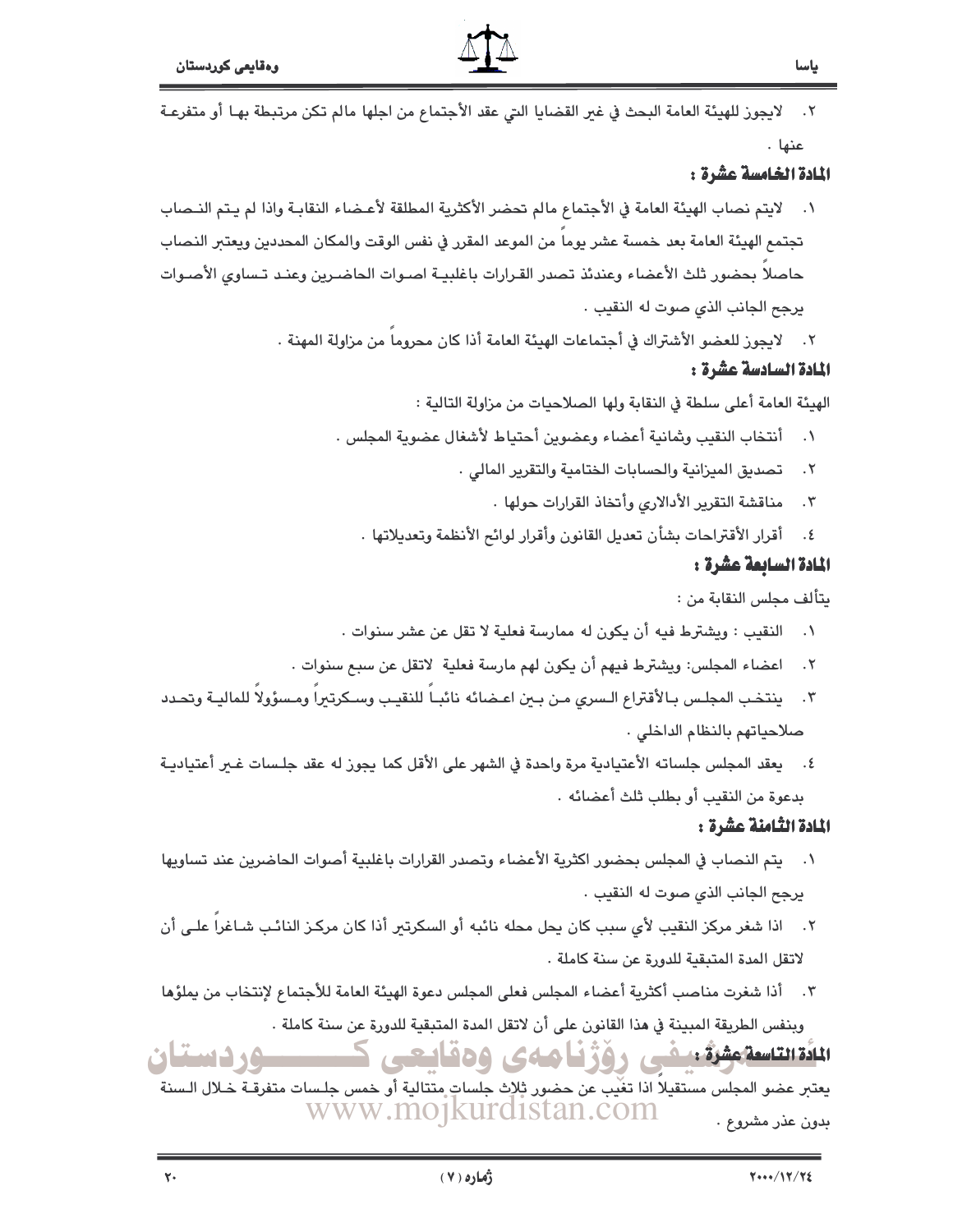#### المادة العشرون :

لمجلس النقابة الأختصاصات التالية :

- $\mathcal{N}$ أعداد وتصديق الميزانية السنوية والحسابات الختامية .
- العمل على تحقيق أهداف النقابة حسب ما جاء في المادة الثالثة من هذا القانون .  $\cdot$   $\mathsf{r}$ 
	- تقديم المقترحات بشأن تعديل قانون النقابة وأنظمتها الى الهيئة العامة .  $\cdot$ ۳
		- تنفيذ مقررات الهيئة العامة .  $\cdot$  {
		- تعيين مستخدمي النقابة وتحديد أجورهم .  $\cdot$ .0
		- النظر في طلبات الأنتماء وأقرار قبول الأعضاء والمشاركين .  $\mathcal{F}$ .
- اختيار من يمثل النقابة في اللجان الرسمية وغيرها في حالة عدم تمثيل النقيب ذلك .  $\cdot$   $\vee$ 
	- تقديم الأقتراحات لتعديل القوانين بالنسبة للمهن الأقتصادية .  $\cdot^{\mathcal{A}}$
	- أحالة القضايا والشكاوى التي ترد اليها الى اللجان المختصة .  $.9$ 
		- ١٠. تأسيس فروع للنقابة في المحافظات .
		- ٠١١ تشكيل لجان فرعية لتحقيق اغراض النقابة .
- ١٢. البت في استقالة النقيب أو أي من أعضاء النقابة ولجانها بشرط أن تعرض على أول أجتماع للهيئة العامة
	- ١٣. قبول الهبات والتبرعات من الجهات الأجنبية بموافقة الجهات المختصة .
		- ١٤. اختيار مراقب حسابات لأجراء التدقيق السنوى.
	- ١٥. تنظيم الأوراق الأنتخابية والوثائق الأخرى والأشراف على عملية الأنتخاب .
	- ١٦. أصدار التعليمات الموافقة لهذا القانون والأنظمة الصادرة بموجبه لغرض تسهيل تطبيقها .
		- ١٧. أقرار تملك الأموال والعقارات وقبول الهبات والمنح .
			- ١٨. حق الأقتراض وتقديم المساعدات المالية .
		- ١٩. تأسيس وأدارة نوادي الأقتصاديين وفقا لقانون الجمعيات والأنظمة الخاصة بها ٠
		- ٢٠. تخويل بعض صلاحياته الى لجان الفروع وممثلي النقابة بالمحافظات والأقضية .

#### المادة الحادية والعشرون :

للنقيب الصلاحيات التالية :

- ٠. يرأس اجتماعات الهيئة ومجلس النقابة .
- ٢. تمثيـل النقابـة في كافـة المعـاملات لـدى المراجـم القـضائية والهيئـات الرسميـة وشـبه الرسميـة والأهليـة والمصادقة على المعاملات والوثائق الخاصة بالنقابة وله تخويل بعض صلاحياته الى أحد أعضاء مجلس النقابة .

.<br>٢. تاييد مَلاَيَةٌ مَنْتِسِّي التقائِةِ لِأَغْرَامَلُ(الكفالات). **وَ2 قَا ابتلاس كَسَسَسَتَ** <u>سور دستان</u>

#### المادة الثانية والعشرون :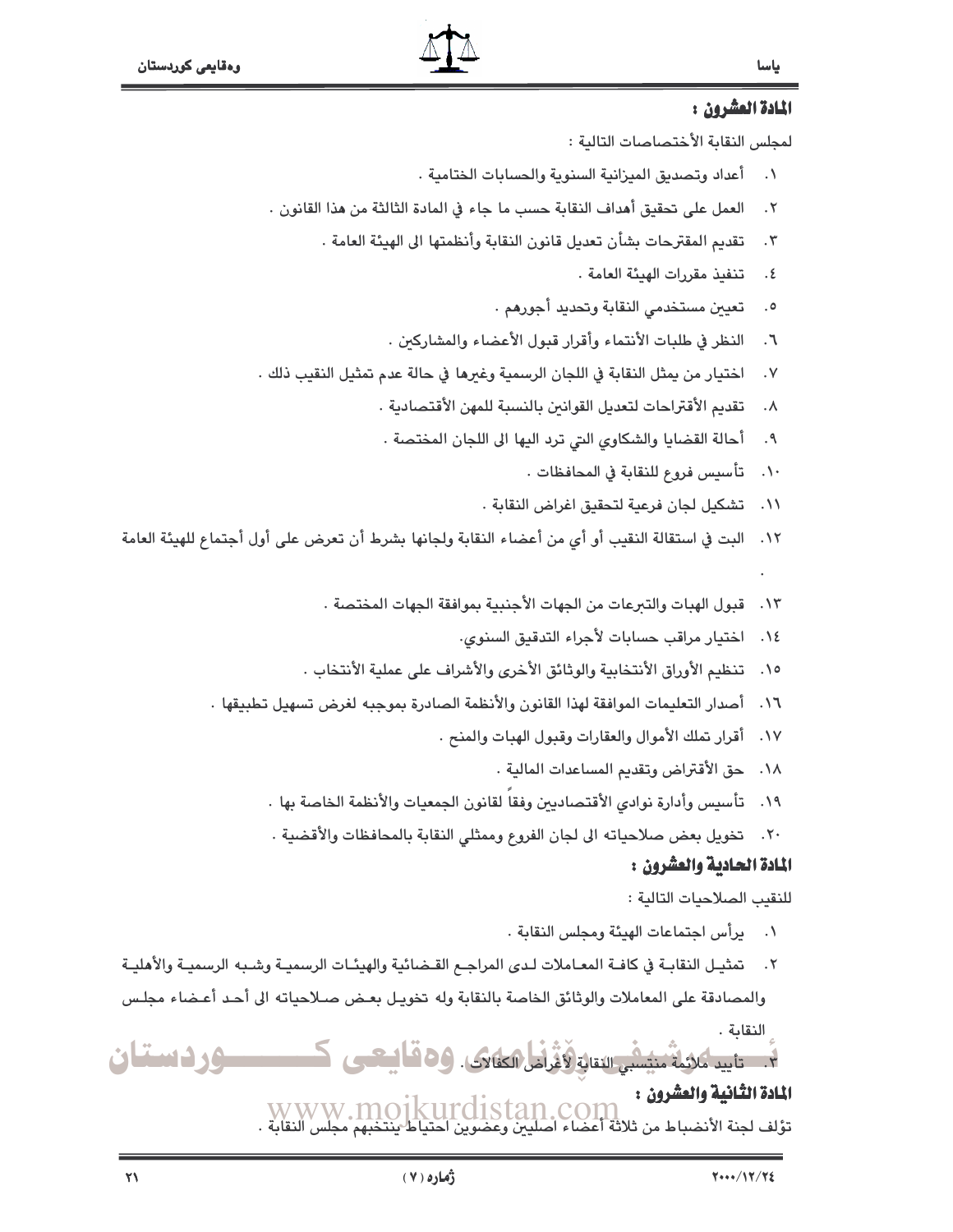#### المادة الثَّالثَّة والعشَرون :

للجنة الأنضباط أصدار أي من العقوبات التالية :

- ٠. الفات النظر .
	- ٢. الأنبذار .
- ٣. المنـم من مزاولة المهنة لمدة ستة أشهر .

#### المادة الرابعة والعشرون :

قرارات لجنة الأنضباط قابلة للطعن لدى محكمة تمييز الأقليم خلال مدة ثلاثـين يومـاً مـن تـأريخ التبلـغ بـالقرار ويكون قرار المحكمة باتاً .

#### المادة الخامسة والعشرون :

- ٠١ تدار شؤون فروع النقابة من قبل لجنة الفرع في المحافظة .
- ٢. تتألف لجنة الفرع من رئيس وعضوين أحتياط منتخبين عن طريق الأقتراع السرى مـرة واحـدة كـل ثـلاث سنوات ، على أن يكونوا ممن مارسوا المهنة مدة لا تقل عن ثلاث سنوات.

#### المادة السادسة والعشرون :

للجنة الفرع الصلاحيات التالية :

- ٠١ تنفيذ مقررات الهيئة العامة ومجلس النقابة .
	- ٢. تعيين مستخدمي الفرع وتحديد أجورهم .
- ٢. أختيار من يمثل الفرع في اللجان الرسمية .
- ٤. تقديم المقترحات والتوصيات الخاصة بأمور الفرع الى المجلس لأنخاذ القرار بشأنها ٠
- صرف النفقات الـضرورية لـشؤون الفـرع ضـمن ميزانيتـه وتقديم التقريـر المـالى والحساب الختـامى الى  $\cdot$ .0 المجلس.
	- ٦. تشكيل لجان فرعية لتحقيق اغراض النقابة .
	- ٧. ممارسة الصلاحيات التي يخولها أياها مجلس النقابة بموجب هذا القانون .

#### المادة السابعة والعشرون :

تتكون مالية النقابة من الموارد التالية :

- ١. بدلات الأنتماء والأشتراكات السنوية .
- ٢. المنح المقدمة من الجهات الرسمية وشبه الرسمية والتبرعات والهبات المقدمة من الأعضاء أو غيرهم .
	- ٢. ريم الحفلات المقامة لمنفعة النقابة .
		- ٤. أرباح مطبوعات النقابة .
	- ٥. أرباح المشاريع التي ترأى النقابة تأسيسها أو أقامتها .

وردستان 

### المادة الثامنة والعشرون :

تتبع لجنة الأنضباط في أجراء اللها الكواعد الله إنَّ له عنها الحكل الخطَّبالها لولطاني الأولي الاستراكا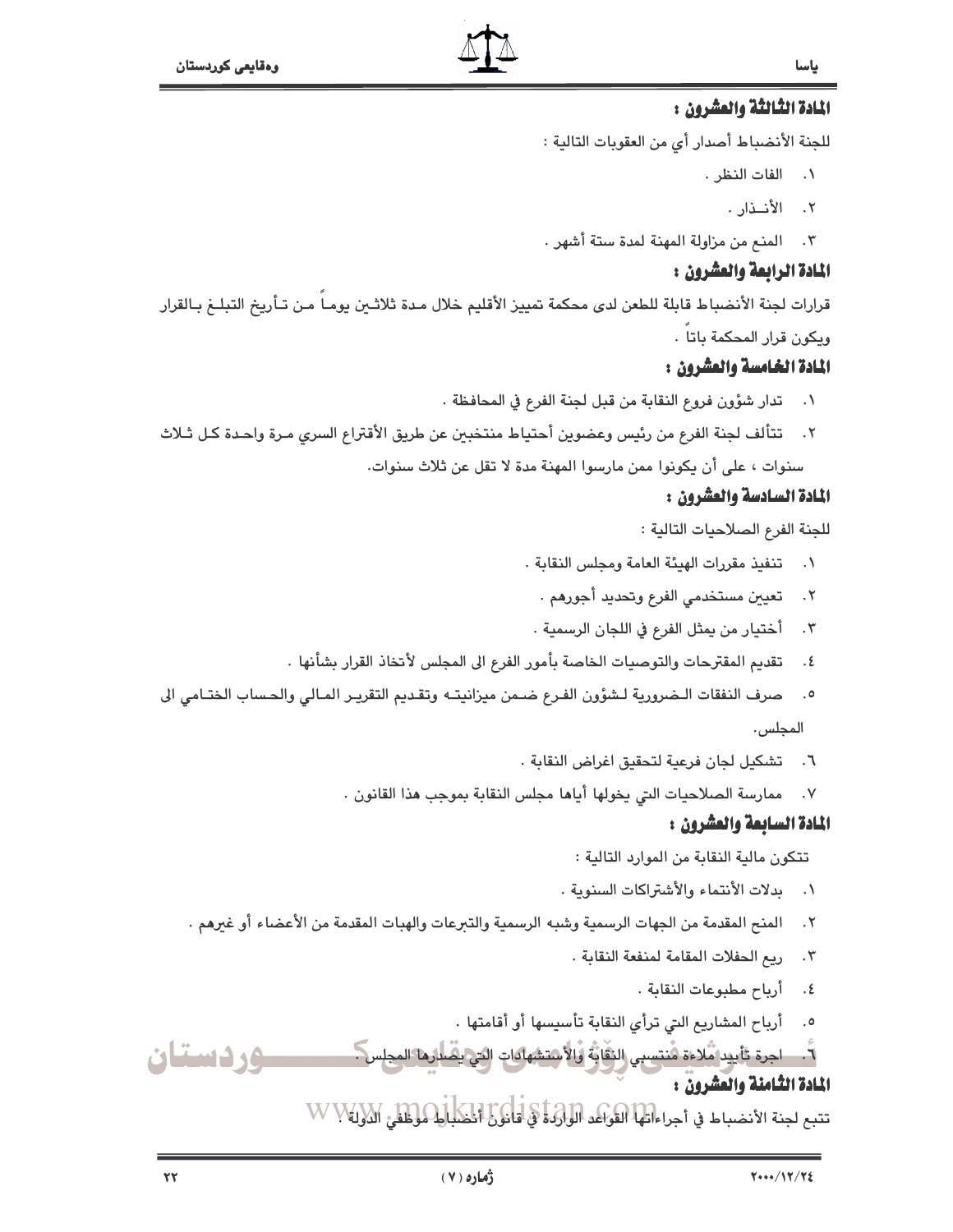

#### ياسا

#### المادة التاسعة والعشرون :

لا يعمل بأي نص يتعارض وأحكام هذا القانون . المادة الثلاثون :

على الوزراء المختصين تنفيذ احكام هذا القانون .

### المادة الحادية والثلاثون :

ينفذ هذا القانون اعتباراً من تأر يخ نشره في جـريــدة وقـائـع كوردسـتان .

د. رۆژنسورى شاويس رئيس الجلس الوطنى لكوردستان العراق



www.mojkurdistan.com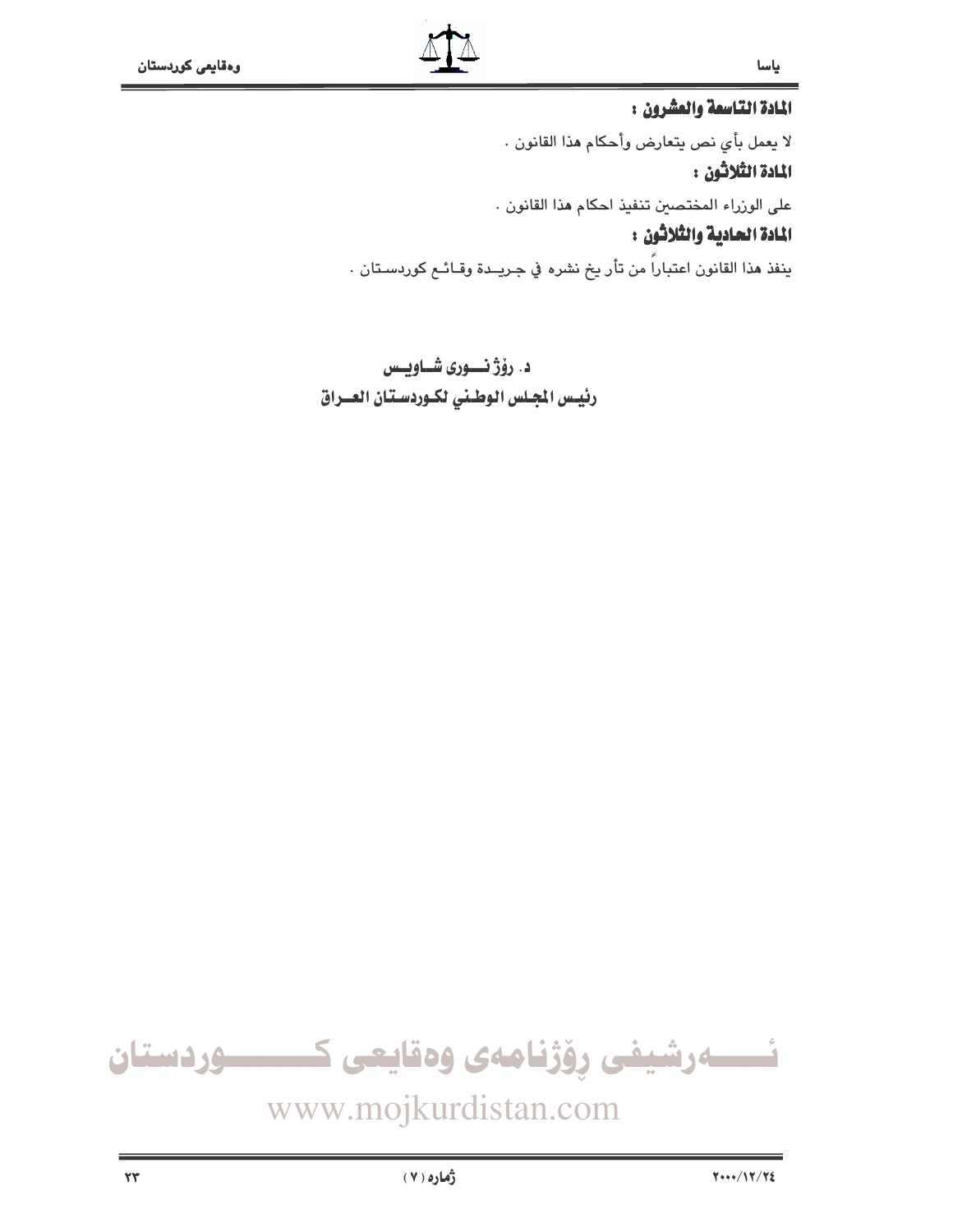بسم الله الرحمن الرحيم بإسم الشعب المجلس الوطني لكوردستان العـراق رفق القرار: ٢٩ تأريخ القرار: ١٢/٧/١٢٠٠٠

(( فسواد ))

أستنادا الى أحكام الفقره (١) من الماده (٥٦) والماده (٥٣) من القانون رقم (١) لسنه ١٩٩٢ المعدل وبناوا على ما عرچه مجلس الوزراو وما شرعه المجلس الـوكنى لكوردستان - العـراق بجلسته المرقمـه (٢٠) والمنعقده في ٢/١٢/١٢ قررنا اصدار القانون الّتى : قانون رقم (١٣) لسنة ٢٠٠٠ قانون التعديل الرابع لقانون مجلس وزراء أقليم كوردستان العراق رقم (٣) لسنة ١٩٩٢ المادة الأولى : تستحدث وزارة بأسم وزارة حقوق الأنسان . المادة الثانية : تعدل الفقرة ( ثانياً ) من المادة (٩) بأضافة التسلسل (١٦) اليها وتقرأ كما يلي : ١٦. وزارة حقوق الأنسان . المادة الثالثة : على مجلس الوزراء تنفيذ احكام هذا القانون . المادة الرابعة : ينفذ هذا القانون من تأريخ نشره في جريدة وقائع كوردستان .

> د. رۆژ نسورى شـاويسس رئيس الجلس الوطنى لكوردستان العسراق

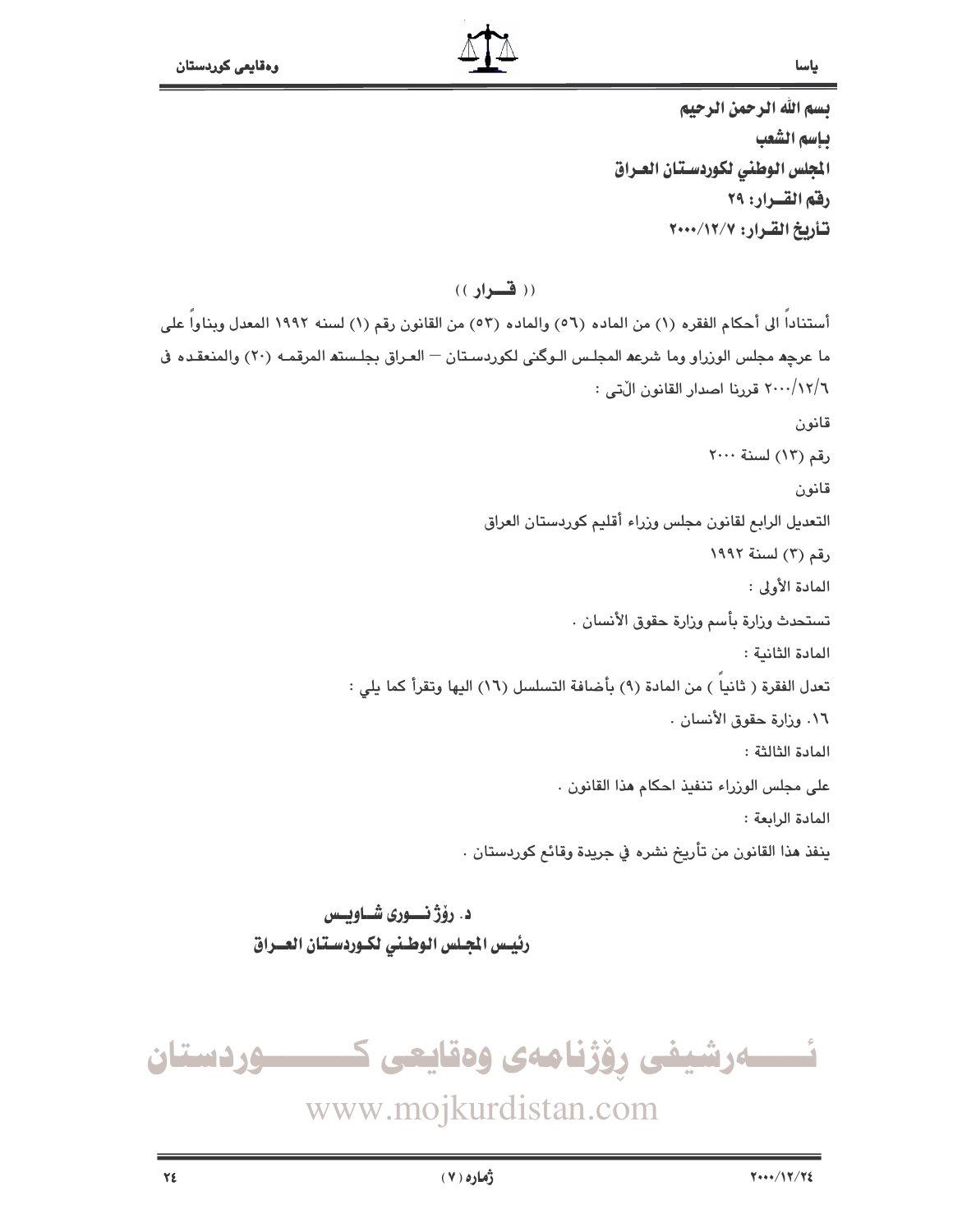

www.mojkurdistan.com

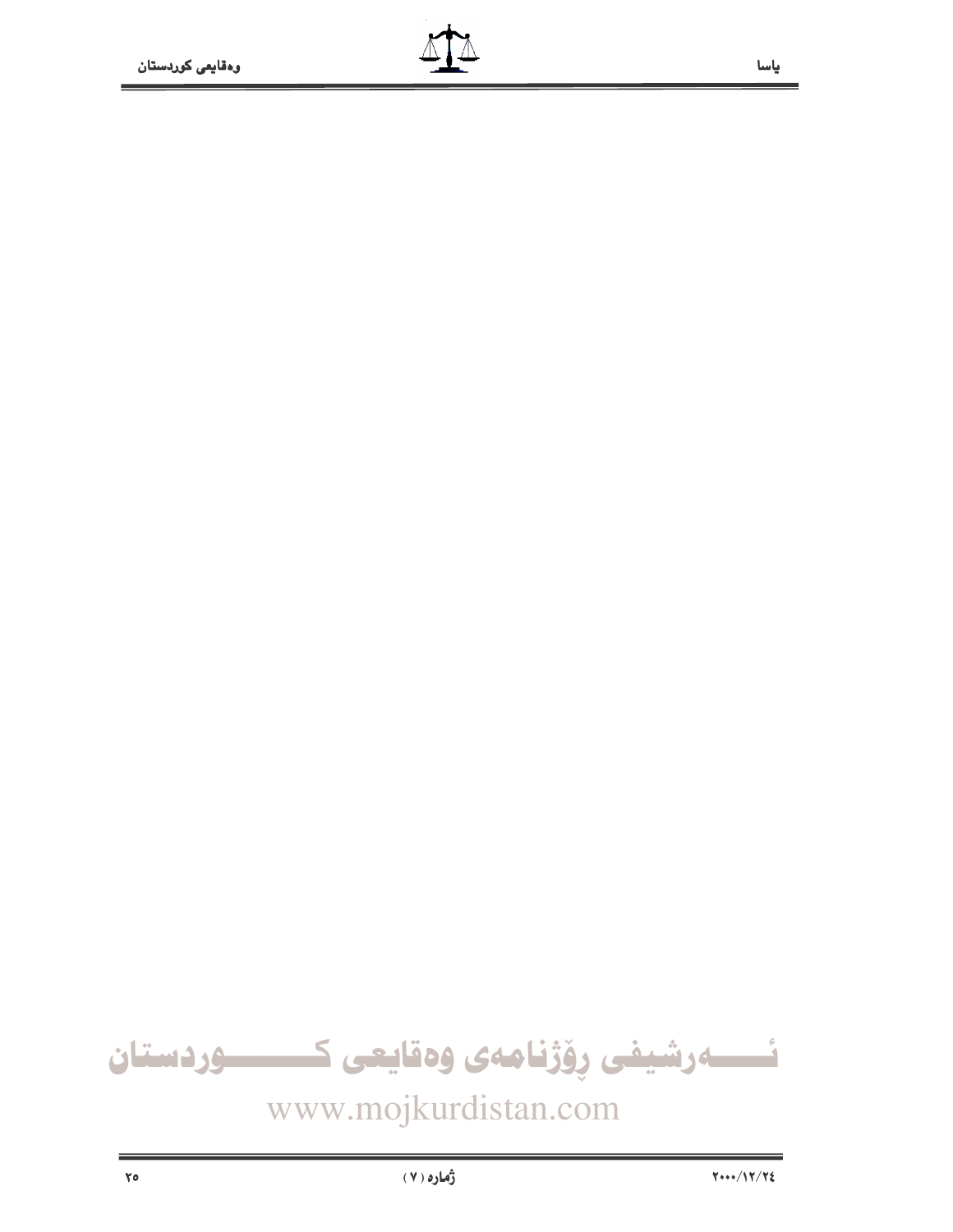يسم الله الرحمن الرحيم باسم الشعب المجلس الوطني لكوردستان العراق رقم الاصدار : ٣٠ تاريخ الاصدار : ٧/١٢/٧٠٠٠

استنادا الى احكام الفقرة (١) من المادة (٥٦) والمادة (٥٣) من القـانون رقـم (١)لـسنة ١٩٩٢ المعـدل وبناءا على ما عرضه العدد القانوني مـن اعـضاء المجلـس الـوطني لكوردسـتان — العـراق وماشـرعه المجلس الوطني بجلسته المرقمة (٢٠)والمنعقدة في ٢٠٠٠/١٢/٦ قررنا اصدار القانون الاتي :

### قانون رقم ( ١٤ ) لسنة ٢٠٠٠ فانون ديوان الرفابة المالية لافليم كوردستان العراق

#### المادة الأولى :

يقصد بالتعابير الاتية المعاني المبنية ازاءها :

\-الاقليم : اقليم كوردستان العراق ·

٢–الديوان : ديوان الرقابة المالية للاقليم ·

٣-المجلس : مجلس الرقابة المالية في الاقليم ·

٤-الرئيس : رئيس ديوان الرقابة المالية للاقليم ٠

0-سلطة الرقابة : المجلس ورئيسه وكل موظف في الديوان يخوله احدهما اختصاص الرقابة ·

#### المادة الثانية :

تؤسس سلطة للرقابة المالية في الاقليم باسم (ديوان الرقابة المالية لاقليم كوردستان العراق )و تتمتم بالشخصية المعنوية والاستقلال المالى والادارى ولها القيام بجميـم التـصرفات القانونيـة لتحقيـق مهامها ويمثلها رئيسها او من يخوله ٠

#### اللادة الثالثة :

يرتبط الديوان بقائد الحركة التحررية الكوردية

#### المادة الرابعة :

يعين رئيس الديوان بامر صادر من قائد الحركة التحررية الكوردية بناءا على موافقة المجلس الـوطني لكوردستان العراق وباقتراح من رئيس البوزراء ويكون بذراجة وزيـر ولــه حقـوق الـوزير فيمـا يتعلـق المع بالراتب والمخصصات والتقاعد والخدمة ٠ WWW.mojkurdistan.com .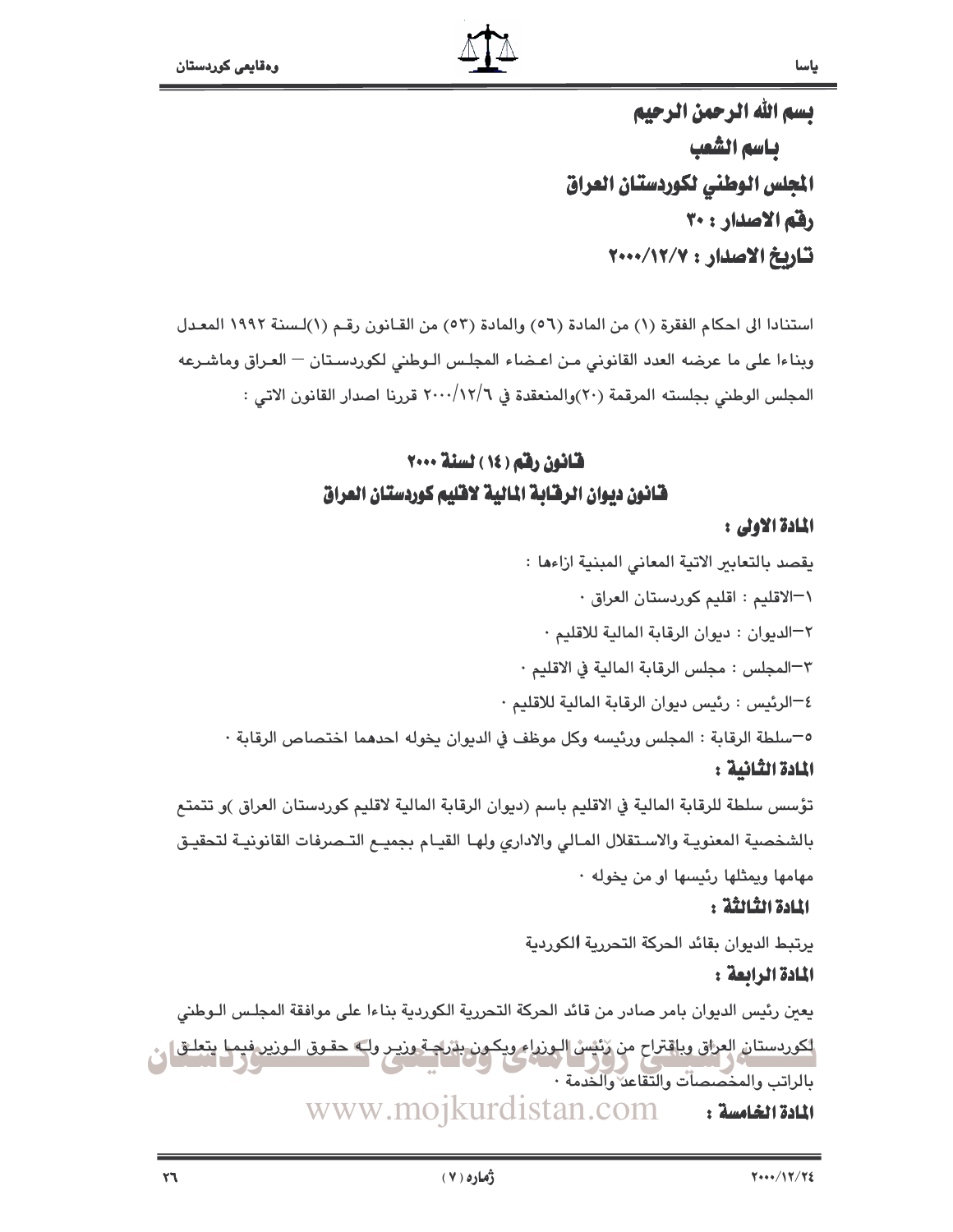تكون مدة رئاسة الديوان (٤)سنوات قابلة للتجديد بقرار من المجلس الـوطني لكوردسـتان — العـراق وله اعفاء رئيس الديوان من منصبه بناءا على طلب رئيس مجلس الـوزراء ولقائد الحركـة التحرريـة قبول استقالته ٠

#### (تشكيلات الديوان )

#### المادة السادسة :

بتشكل الدبوان من :

اولا:

\−رئيس الديوان : ويكون رئيسا للمجلس ·

٢−نائب الرئيس : يكون نائبا لرئيس المجلس ·

٣–المدراء العامون يكونون اعضاءا في المجلس ·

ثانيا :المديرية العامة للشؤون الادارية والمالية والقانونية والفنية للديوان ويراسها مدير عام وتتولى : \—تهيئة وتقديم الخدمات الادارية والمالية والقانونية لتشكيلات الديوان ·

٢–المهام الفنية والمهنية التي تتطلبها اعمال الرقابة ، وكذلك مهمـة البحـث في وسـائل تطـوير العمـل الرقابي وزيادة فاعليته ورفع مستوى ادائه ، وذلك بالتعاون والتنـسيق مـع دوائـر ومـديريات الـديوان الاخرى ·

#### المادة السائعة :

يشترط فيمن يعين رئيسا للديوان مايلي:

· ان يكون من مواطني الاقليم ومقيما فيه ·

٢—ان تكون له خدمة فعلية بعد نيله شهادة جامعية اولية في العلوم المالية او الاقتصادية او القانونيـة مدة لاتقل عن (١٢سنة) ومدة لاتقل عن (١٠سنوات) لمن كان حاصلا على شـهادة الماجـستـر في احـد العلوم المذكورة و (٧) سنوات لمن كان حاصلا على شـهادة الـدكتوراه فيهـا او ان يكـون قـد اشـغل منصب وزير ٠

٣–ان لايكون محكوما عليه بجريمة تنتقص من نزاهته او سمعته ·

#### المادة الثامنة :

يِّعين نائب الرئيسُ والمُدراءِ العامُونُ بالمن صادر من قائد الحُركة التجررية الكوردية بناءا علـي اقـتراح ا رئيس مجلس الوزراء وعدا ذلكٌ يتم تعينهم من قبل رئيس الديوان • www.mojkurdistan.com المادة التاسعة :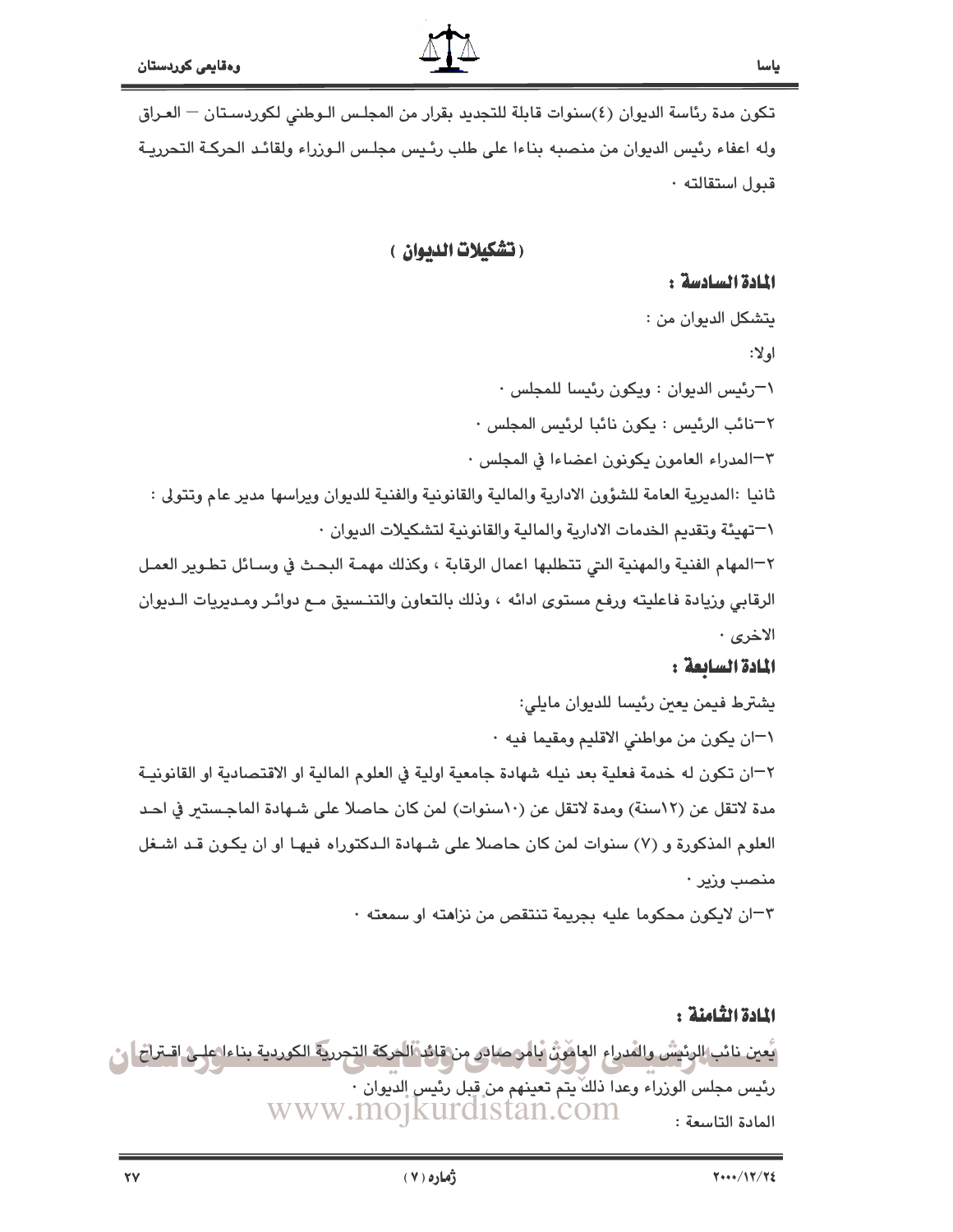لايجوز اتخاذ التعقيبات القانونية بحق رئيس المجلس فيمـا يتعلـق بتـصرفاته الرسميـة في اداء مهـام الرقابة المالية وفق احكام هذا القانون الابعد حصول اذن من قائـد الحركـة التحرريـة الكورديـة او مـن رئيس المجلس فيما يتعلق بنائبه والمدراء العامين وبقية موظفى الديوان ·

### المادة العاشرة :

 $: \aleph d$ 

\"يكون نائب الرئيس بدرجة خاصة ·

٢–يشترط فيمن يعين نائبا للرئيس ان تتوفر فيه الشروط التالية :

أ¬ان يكون من مواطني الاقليم ومقيما فيه ·

ب—حاصلا على شهادة جامعية اولية في العلوم المالية او الاقتصادية او القانونية وله خدمـة وممارسـة فعلية في وظيفة ذات علاقة بمهام الرقابة مدة لاتقل عن (١٢سنة) ومدة لاتقل عن (١٠سنوات) لمن كان حاصلا على شهادة الماجستير في احد العلوم المـذكورة و(٧سـنوات) لمـن كـان حاصـلا علـى شـهادة الدكتوراه فيها ·

ج—ان لايكون محكوما عليه في جريمة تنتقص من نزاهته او سمعته الوظيفية ·

ثانيا : يشترط فيمن يعين مديرا عاما:

۰–ان یکون من مواطنی الاقلیم و مقیما فیه ۰

٢–حاصلا على شهادة جامعية اولية علـى الاقـل في اختـصاص ذات علاقـة بمهـام الرقابـة ولــه خدمـة وممارسة فعلية في وظيفة ذات علاقة بنفس المهام مدة لاتقل عن (١٠سنوات) بعد حصوله على شهادة جامعية اولية ٠

#### المادة الحادية عشرة :

يتفرغ رئيس الديوان ونائبه والمدراء العامون والقائمون بالرقابة والتـدقيق لواجبـات وظـائفهم ولـيس لهم ممارسة اية مهنة اخرى او عمل اخر ولو كان خارج اوقات الدوام الرسمي عدا نشر مؤلفاتهم والقاء المحاضرات ٠

#### المادة الثانية عشرة :

لرئيس الديوان استحداث او الغاء مديريات او اقسام او شعب ضمن تشكيلات الديوان · المادة الثالثة عشرة :

تخضع للرقابة المالية وسلطتها : \—كل دائرة من دوائر الاقليم او اية جهة اخرى تتصرف بالاموال العامة جباية او انفاقا او تخطيطـا او **مردستان** ٢–النقابات والاتحادات والجمعيّات والهيئات والمنظمات الجماهيرية واية جهة اخرى ذات نفع عام ٠ ٣–لقائد الحركة التحررية الخضاع اية جهة اخرى لم يزد دكرها في مده المالا للمالية الديوان ٠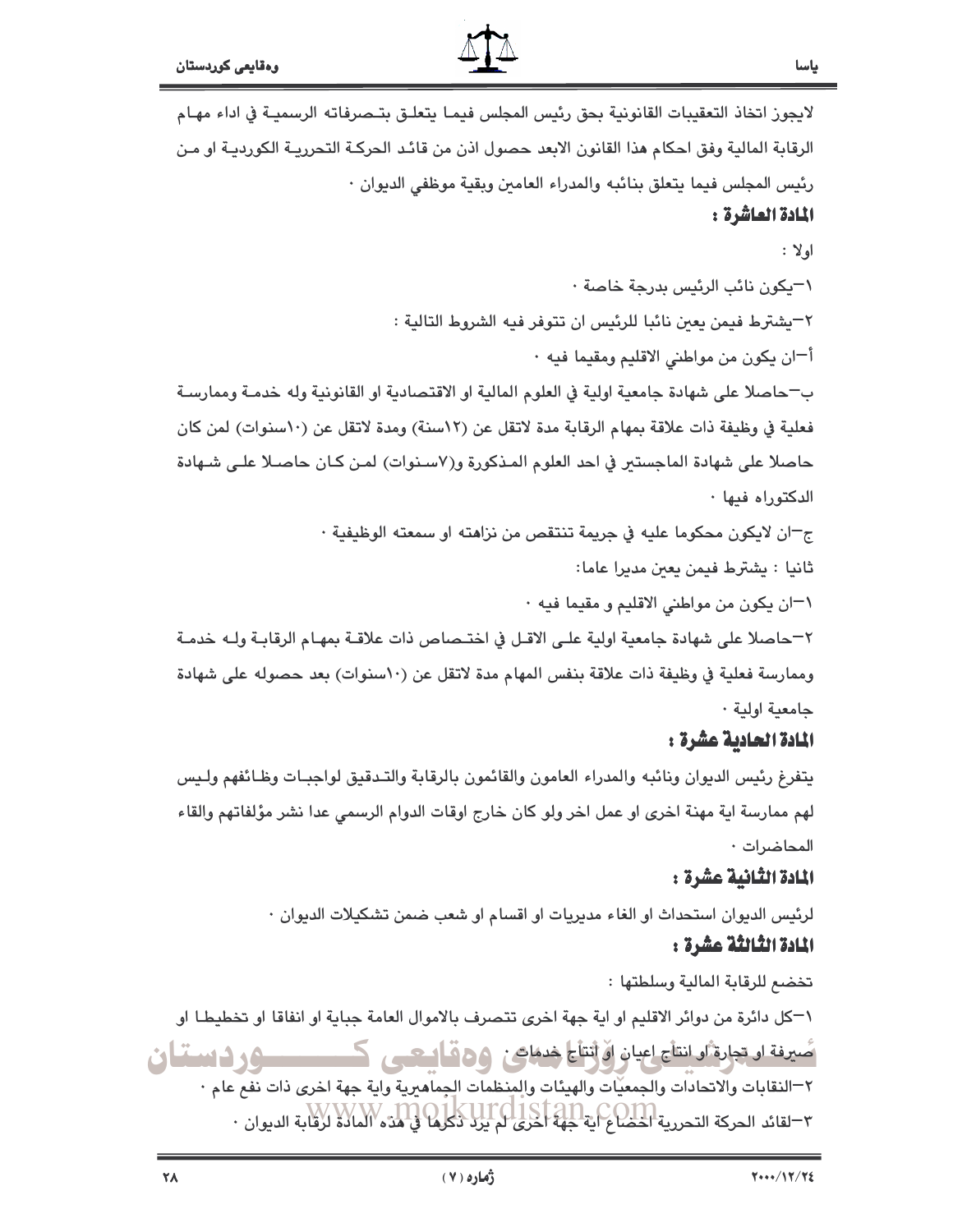### (مهام الديوان )

### المادة الرابعة عشرة :

اولا: يقوم الديوان بمهام الرقابة وتدقيق حسابات الجهات الخاضعة للرقابة المالية والتاكد مـن سـلامة تطبيق القوانين والانظمة والتعليمات وفقـا للقواعـد والاصـول والمعـايير المعتمـدة والطـرق والوسـائل المتعارف عليها وله :

١–فحص وتـدقيق معـاملات الانفـاق العـام بمـا فبهـا الرواتـب والمخصـصات والمكافـات للتاكـد مـن سلامتها ٠

٢–التاكد من عدم تجاوز الاعتمادات المرصدة لها في الميزانية ·

٣–التاكد من استخدام الاموال العامة للاغراض التي خصصت لها وعدم حصول هدر او تبذير او سوء تصرف فيها وتقييم مردوداتها ·

المعتمدة وسلامة تطبيقها ·

ثالثا : تقديم العون الفني في المجالات الحسابية والرقابية ومـا يتعلـق بهـا مـن امـور اداريـة وتنظيميـة والمساهمة في وضم وتطوير القواعد والاصول والمعايير المحاسبية والرقابية ·

رابعا : تنظيم دورات دراسية تطبيقية للموظفين وغيرهم وللمجلس مـنح الملـتحقين بهـا المخصـصات بموجب القوانين المرعية ·

خامسا : ابداء الراي في الجداول والبيانات والتقـارير المتعلقـة بنتـائج الاعمـال والنـشاطات والاوضـاع المالية للجهـات الخاضـعة للرقابـة وبيـان مـدى تنظيمـه وفـق القـوانين والقواعـد والاصـول الحـسابية المعتمدة ومدى تطابقها مع حقيقة المركز المالي ونتائج النشاطات المذكورة ·

سادسا : يقوم الديوان بتقديم تقرير (نصف سنوى) الى قائد الحركة التحررية ورئيس المجلس الوطني ورئيس مجلس الـورراء يتـضمن اراءه عـن الاوضـاع الماليـة والاداريـة والاقتـصادية في مجـال الرقابـة المالية في الاقليم والمهام التي قام بتاديتها ٠

سابعا : للديوان حق الاطلاع على الوثـائق والاضـابير والمعـاملات والاوزاق ذات علاقــة بمهـام الرقابــة المالية العادية والسرية ويستثنى منها ما يقـرر قائـد الحركـة التحرريـة اسـتثناءها بنـاءا علـى اقـتراح رئيس الوزراء ٠

#### المادة الخامسة عشرة :

الِّقلئد الحركة التَّحررية أن يستثنيُّ من حكم المبادة (٤) ۖ من مـدا القـانون كـل اوبعـض القـمانيا آو أ الوثائق السرية التي يراها ضروريا او ما تقتضيه مصلحة الامن القومي ·<br>WWW .INOTKUI'dIStan.COIN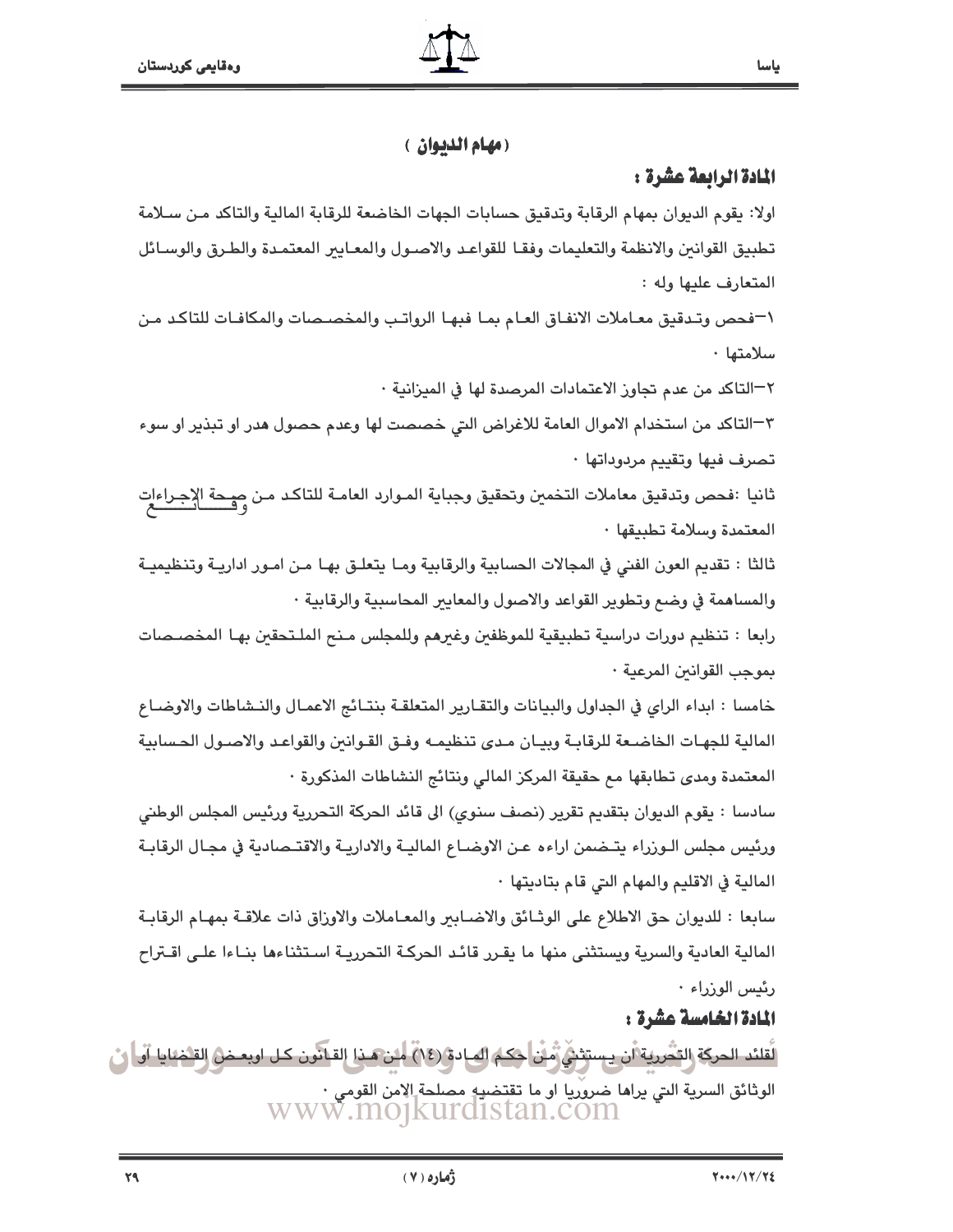

#### ( اختصاصات وصلاحیات المحلس )

#### المادة السادسة عشرة :

ياسا

اولا: للمجلس منح موظفى الديوان المخصصات التالية : \−مخصصات الرقابة لاتتجاوز (٢٥٪) مائتين وخمسين بالمائة من راتب الموظف · ٢–مخصصات نقل ومخاطر ومهام خاصة لاتتجاوز (١٥٠٪) مائة وخمسين بالمائة من راتب الموظف ٣–منح قدم لايتجاوز (سنة واحدة ) لكل درجة لاغـراض العـلاوة والترفيـع لمـوظفى الـديوان ممـن يتميزون بكفاءة عالية او يبذلون جهدا استثنائيا يقرها المجلس لهذا الغرض · ثانيا : اقرار خطط واسس العمل في الديوان واساليب تنفيذها· ثالثا :تحديد نطاق عمل مديريات ودوائر الديوان وقواعد تنظيمها · رابعا : اعداد مشروع الموازنة السنوية للديوان ومناقشتها مع وزارة المالية والاقتصاد لادخالها ضـمن الموازنة العامة للاقليم ·

خامسا : دراسة التقارير والمواضيع التي تعرض عليه من قبل قائد الحركة التحررية ورئـيس المجلـس الوطني ورئيس مجلس الوزراء ورئيس الديوان واتخاذ القرارات والتوصيات والاجراءات اللازمة بشانها

### (صلاحيات الرئيس )

#### المادة السابعة عشرة :

للرئيس الصلاحيات التالية فيما لايتعارض مع المادة (الخامسة عشرة) من هذا القانون : اولا : للرئيس دعوة اية جهة خاضعة للرقابة المالية لحضور اجتماعات المجلس في الامور المتعلقة بها ثانيـا : للـرئيس عنـد الاقتــضاء وعلــى الوجــه الــذى يقــرره اشــراك مــوظفى الاقلــيم والخــراء والاختصاصيين وذوى الكفاءات في اعمال الرقابة او اشراكهم في اجتماعات المجلس دون ان يكون لهـم حق التصويت لقاء مكافاءات خاصة ٠

ثالثا : للرئيس او المجلس ان يامر باجراء التفتيش والتدقيق في القـضايا والامـور الماليـة في آي وقـت يرى مهمة الرقابة تقتضى ذلك ·

رابعا : للرئيس ان يطلب من الورير المختص او الجهة غير المرتبطة بورارة مايلي : ١–احالة الموظف المخالف الى لجنــة الانــضباط المختــصة او فـرض العقوبـات المناسـبة الـتي تـدخل ضمن صلاحباته ٠

٢–تضمين الموظف المخالف الاضرار التي تكبدتها الدائرة بسبب مخالفتـه وذلـك في القـضايا الـتي ينتهى التحقيق فيها ٠. 

بتزويد الجهات المعنية بما للابي من مطوعات وابالة عن تلك المخالفات W W W